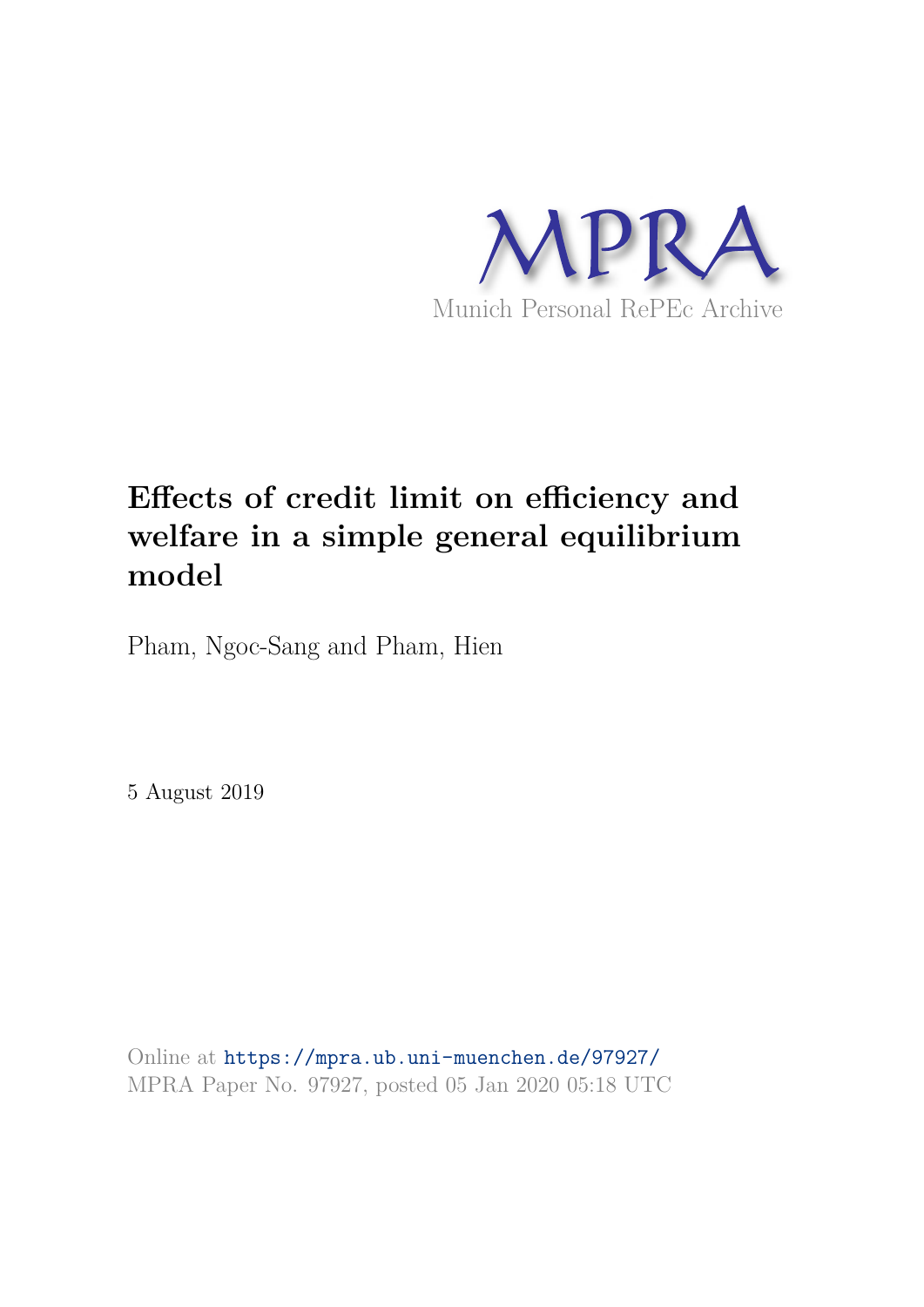# Effects of credit limit on efficiency and welfare in a simple general equilibrium model<sup>∗</sup>

Ngoc-Sang PHAM<sup>a†</sup> and Hien PHAM<sup>b‡</sup> <sup>a</sup>Montpellier Business School, France <sup>b</sup>University of Rochester, USA

August 5, 2019

#### Abstract

We consider a simple general equilibrium model with two agents under the presence of financial market imperfections: agents can borrow to realize their productive project up to the level of debt whose repayment reaches a fraction of the project's value (so-called credit limit). After characterizing the whole set of equilibria, we investigate the connection between credit limit, (individual and social) welfare, and efficiency. We also compute the optimal credit limit which maximizes the social welfare function.

JEL Classifications: D53, E44, G10. Keywords: General equilibrium, credit limit, welfare, efficiency.

# 1 Introduction

In an environment where there exists lack of contract enforcement, collateralized debts arise naturally for the lender to secure her loans. Enterprise Surveys (2018), conducted by the World Bank and its partners, provide a database of firms in 139 countries. According to Enterprise Surveys (2018), in the average level, 53.6% of firms need a loan and 79.1% of loans require collateral. Such collateral requirements are considered as endogenous borrowing constraints, which depend on the values of the assets and also the possible losses associated with the reallocation of those assets in case of default. This source of financial friction has been of great interest to both theoretical and empirical macroeconomists, mostly in examining the role of collateral constraints in the dynamics of the business cycles since the seminal papers Kiyotaki and Moore (1997), Geanakoplos and Zame (2002). Our paper aims to contribute to this literature

<sup>∗</sup>The authors are very grateful anonymous referees for useful comments and suggestions. They have helped us to substantially improve our previous version.

<sup>†</sup>Corresponding author. Emails: ns.pham@montpellier-bs.com, pns.pham@gmail.com. Tel.: +33 (0)4 67 10 28 14. Address: 2300 Avenue des Moulins, 34080 Montpellier, France.

<sup>‡</sup>Email: hpham9@ur.rochester.edu.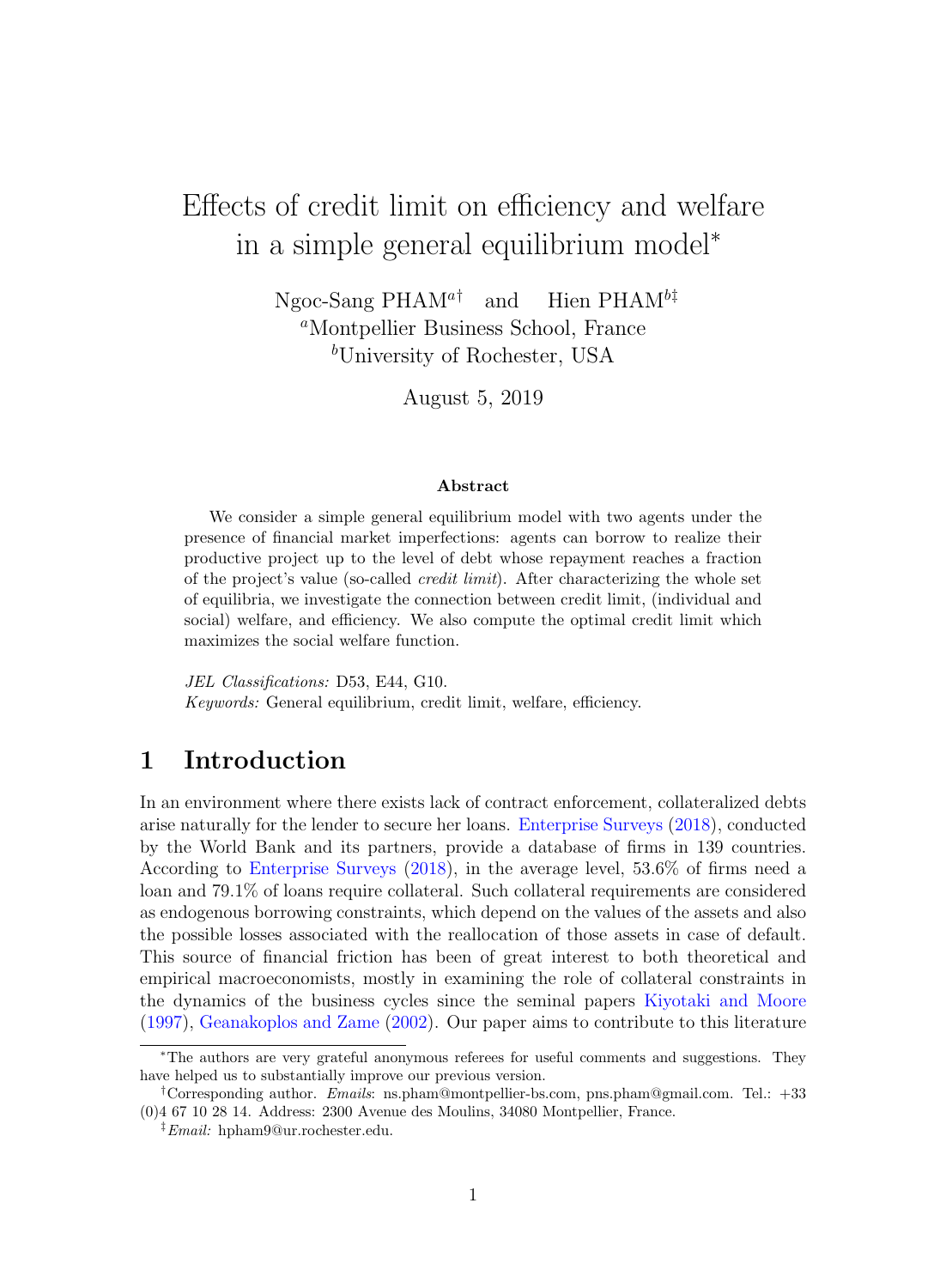by addressing two basic questions: (1) What are the effects of credit limit on individual and social welfares? and (2) What is the optimal level of the credit constraint?

For this purpose, we construct a tractable two-agent, two-period general equilibrium model with financial frictions. Agents differ in initial wealth, productivity, and credit limit. They have two ways of investing: buying capital (to realize their production project) or buying financial assets. Agents can borrow and then pay back in the next period. Following Kiyotaki (1998, 2011), the debtor is required to put her project as collateral in order to borrow: in case that she does not repay, the creditor can seize the collateral. Due to the lack of commitment, the creditor can only obtain a fraction of the value of the project. Anticipating the possibility of default, the creditor limits the amount of credit so that the debt repayment will not exceed a fraction  $f_i$  of the debtor's project value. This fraction can be interpreted as the *credit limit* of agent  $i$ <sup>1</sup>

In general equilibrium models with financial frictions, borrowing constraints may occasionally bind. This makes the computation of equilibria challenging, especially in multi-period and/or stochastic models (see Brumm, Kubler and Scheidegger (2017) for an excellent survey). Thanks to the simplicity of our model, we can completely characterize the whole set of equilibria. In general, the more productive one (say, agent 1) will borrow from the unproductive one (say, agent 2). However, the productive agent's borrowing constraint is not binding if and only if its credit limit  $f_1$  is sufficiently high. More interestingly, we show that the productive agent will borrow all initial wealth of the unproductive agent if and only if  $f_1$  reaches a middle-level. If  $f_1$  is low, borrowing constraint of agent 1 is binding but she can only borrow a part of initial wealth of the unproductive agent who still produces in this case. The main difference between our paper and Kiyotaki (1998) concerns the equilibrium interest rate: in Kiyotaki (1998), it is constant over time (equals to the rate of return on investment of productive agents) while it depends on the credit limit  $f_1$  and other fundamentals in our model.

After characterizing all possible equilibria, we examine the effects of the credit limit on the welfare of agents and equilibrium efficiency.

First, we show that the welfare or consumption of the unproductive agent (lender) is increasing in credit limit but that of the productive agent (borrower) displays an inverted U-shape as a function of credit limit  $f_1$ . Let us explain the economic intuition. Credit limits influence agents' production level and borrowing as well as repayment. When credit limit  $f_1$  is low, an increase in this credit limit leads to increases in both the agent 1's production level and her repayment with the production level increasing faster than the repayment. Hence, her consumption and welfare increase. Nevertheless, once credit limit reaches a middle level, this agent borrows all initial wealth of the unproductive agent, and hence cannot increase further her production level. By contrast, the repayment always increases in the credit limit once the credit constraint binds. Therefore, the productive agent's welfare is decreasing in her credit limit once the latter reaches the middle level.

From the individual welfare analysis, we can derive properties of the social welfare function defined as a weighted sum of individual welfares. If the lender's initial wealth

<sup>&</sup>lt;sup>1</sup>The reader is referred to Matsuyama (2007), Quadrini (2011), Brunnermeier, Eisenbach and Sannikov (2013) for more complete reviews on the macroeconomic effects of financial frictions and to Buera et al. (2015) for the relationship between entrepreneurship and financial frictions.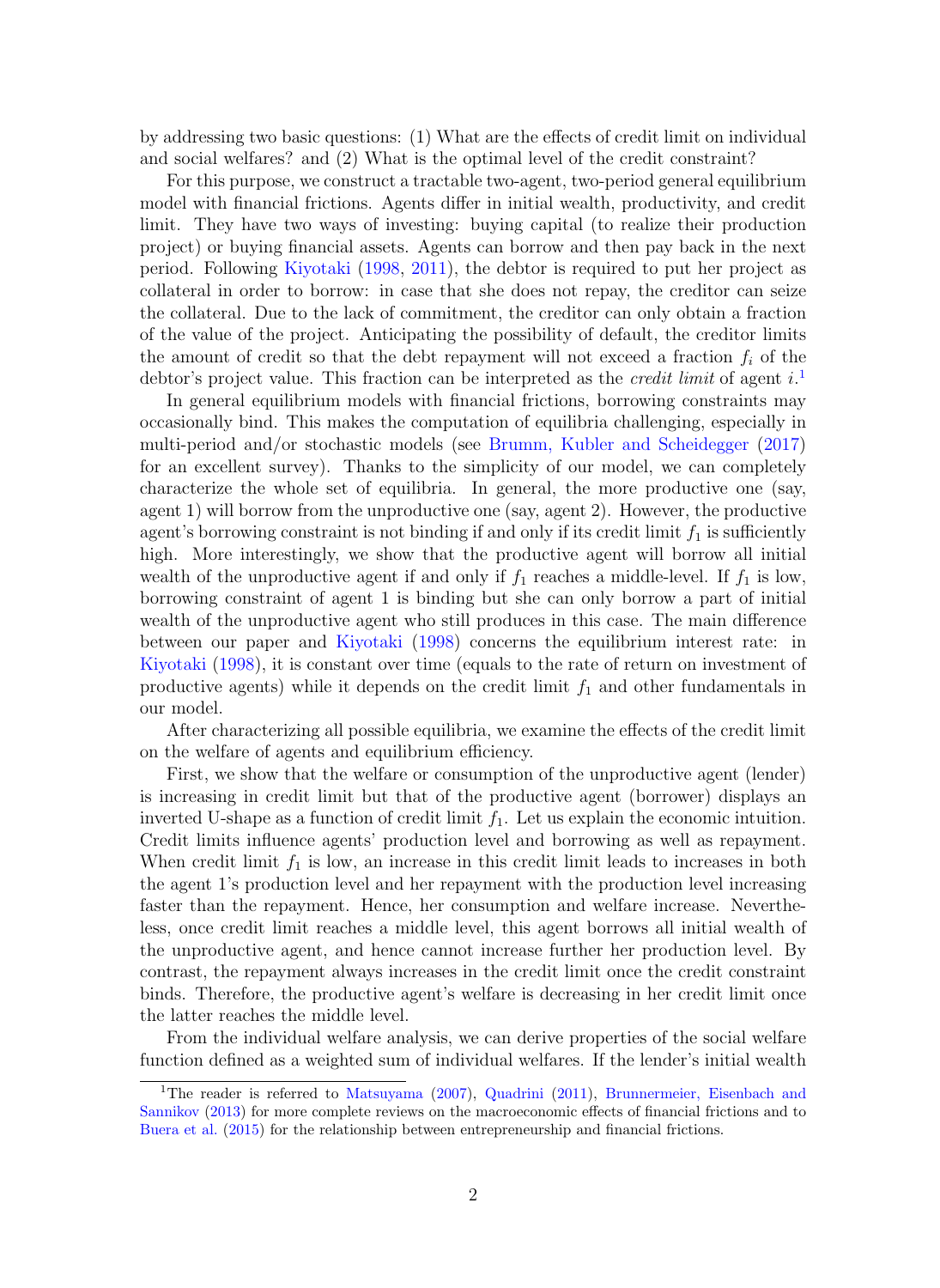is low and/or her weight is sufficiently high, then the social welfare is an increasing function of the productive agent's credit limit. Otherwise, the social welfare displays an inverted U-shape as a function of the credit limit  $f_1$ .

In our simple economy, we also manage to figure out the optimal level of the credit limit which maximizes the social welfare function. We find out that this optimal level is a non-decreasing function of the lender's productivity, initial wealth and the weight assigned to the lender's utility in the social welfare function. Notice that borrowing constraints may be binding even the credit limit is at the optimal level. Moreover, the optimal credit limit may not be at the maximum level. However, when the social welfare function is the aggregate output, which is increasing in credit limit, the optimal level of the credit limit must be the highest possible.

Our welfare analysis is related to Obiols-Homs (2011). Indeed, Obiols-Homs (2011) considers a general equilibrium model with an exogenous borrowing limit (consumers can borrow an amount which is bounded from below by an exogenous parameter). Obiols-Homs (2011) shows that there is a neighborhood of borrowing limit, in which the welfare of the borrower decreases when its borrowing limit increases.

There are important differences between our paper and Obiols-Homs (2011). First, the mechanism of Obiols-Homs (2011) relies on a different role of credit. While credit is in need of households to smooth their consumption in Obiols-Homs (2011), it is demanded by firms who want to finance their productive investment in our mechanism. Second, borrowing limit of each agent in our model is endogenous while it is exogenous in Obiols-Homs (2011). We show that models with endogenous constraints as in our model and those with exogenous borrowing limits as in Obiols-Homs (2011) may trigger important differences not only in terms of equilibrium outcomes but also on the relationship of credit limit and social welfare. Indeed, if in our model we replace credit constraints by exogenous borrowing constraints (as in Obiols-Homs (2011)), then we have that: (1) the equilibrium indeterminacy may arise and (2) both individual consumptions are increasing in the exogenous credit limits (which implies that an inverted-U relationship between the credit limit and the borrower's consumption does not appear). Third, we can compute all types of equilibrium (thanks to our model's tractability) and hence provide a more general picture by explicitly characterizing conditions under which the individual and social welfares increase or decrease in the credit limit. Furthermore, we complement the analysis of Obiols-Homs (2011) by computing the optimal level of the credit limit.

Our last avenue of contribution concerns the equilibrium efficiency. We provide a necessary and sufficient condition for an equilibrium to be Pareto efficient. This condition is characterized by agents' credit limit, initial wealth, and productivity. The economy is more likely to be efficient if the productive agent's credit limit, initial wealth and productivity are high. Two points should be mentioned: (1) an equilibrium with binding borrowing constraints may be efficient or inefficient, and (2) a level of credit limit may lead to an equilibrium efficiency but does not necessarily maximize the social welfare.

Our finding on the efficiency of equilibrium outcomes has a link with Theorem 2 in Gottardi and Kubler (2015) who provide a necessary and sufficient condition for the existence<sup>2</sup> of a Pareto-efficient equilibrium in a stochastic exchange economy with

<sup>2</sup>Gottardi and Kubler (2015) say that Pareto-efficient equilibria exist for an economy if there are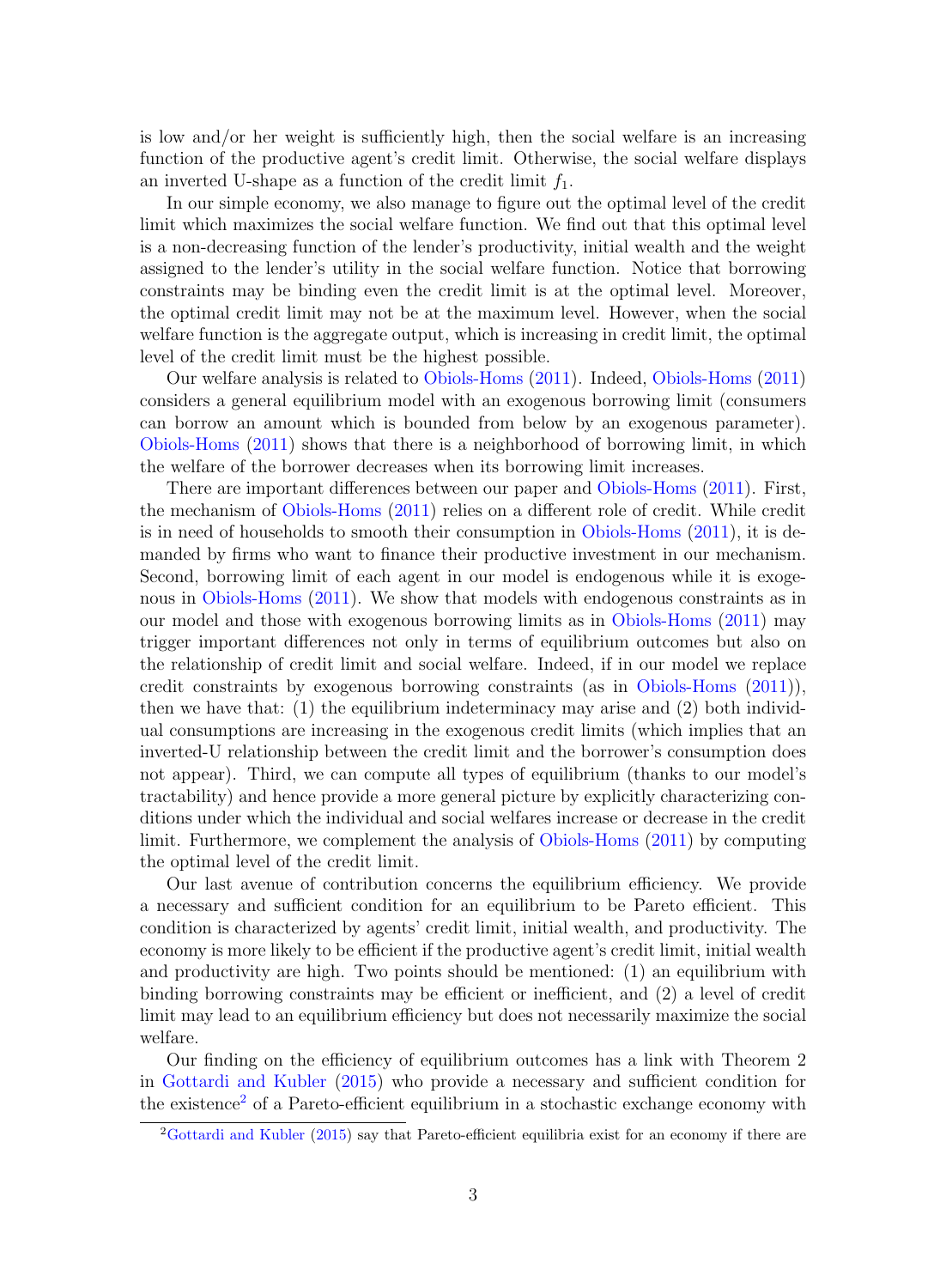collateral constraints and without aggregate uncertainty. Although our model is deterministic, we introduce production (any agent can produce by using their technology). In Theorem 2 in Gottardi and Kubler (2015), the collateral requirements play no role while the credit limit in our setting role plays a crucial role on the equilibrium efficiency. It should be noticed that we can, furthermore, fully characterize all economies where efficient or inefficient equilibria arise.

The rest of this paper is organized as follows. Section 2 presents our framework. In Section 3, we characterize equilibria and then compare outcomes of models with and without credit constraints. Section 4 investigates the welfare effects of the credit limit and computes the optimal level of the credit limit while Section 5 studies the efficiency of equilibrium outcomes. Section 6 concludes. Technical proofs are gathered in Appendices.

## 2 A two-agent economy with credit constraints

We consider a two-period economy with two agents. There is no uncertainty and there is a single good (numéraire) which can be consumed or used to produce. Each agent i has exogenous wealth  $(S_i$  units of good) at the initial date and decides how much good for production and investment in the financial market in order to maximize her wealth in the next period. Since each agent lives for two periods, this wealth is also the agent's consumption.

On the one hand, if agent i wants to realize her productive project, she buys  $k_i$ units of physical capital at the initial date to produce  $F(k<sub>i</sub>)$  units of good at the second date, where  $F_i$  is her production function.

On the other hand, she can invest in a financial asset with real return  $r$ . Denote  $a_i$  the amount that the agent i invests in the financial asset. She can also borrow and then pay back  $ra_i$  in the next period. In the spirit of Kiyotaki (1998, 2011), we assume that the debtor is required to put her project as collateral in order to borrow: If she does not repay, the creditor can seize the collateral. Due to the lack of commitment (or just because the debtor is not willing to help the creditor take the whole value of the debtor's project), the creditor can only obtain a fraction  $f_i$  of the total value of the project. Anticipating the possibility of default, the creditor limits the amount of credit so that the debt repayment will not exceed a fraction  $f_i$  (called "credit limit") of the debtor's project value.

To sum up, the maximization problem of agent i can be described as follows:

$$
(P_i) \t c_i = \max_{(k_i, a_i)} [F_i(k_i) - ra_i]
$$
\n(1a)

$$
subject to: \quad 0 \le k_i \le S_i + a_i \tag{1b}
$$

$$
ra_i \le f_i F_i(k_i). \tag{1c}
$$

The better the commitment, the higher value of  $f_i$ , the larger the set of feasible allocations of the agent i. The setup (1c) is also supported by Enterprise Surveys (2018). Indeed, the ratio  $1/f_i$  of the agent i in our paper seems to represent the agent i's value of collateral needed for a loan  $(\%$  of the loan amount) in Enterprise Surveys

initial distributions for which the competitive equilibrium is Pareto efficient.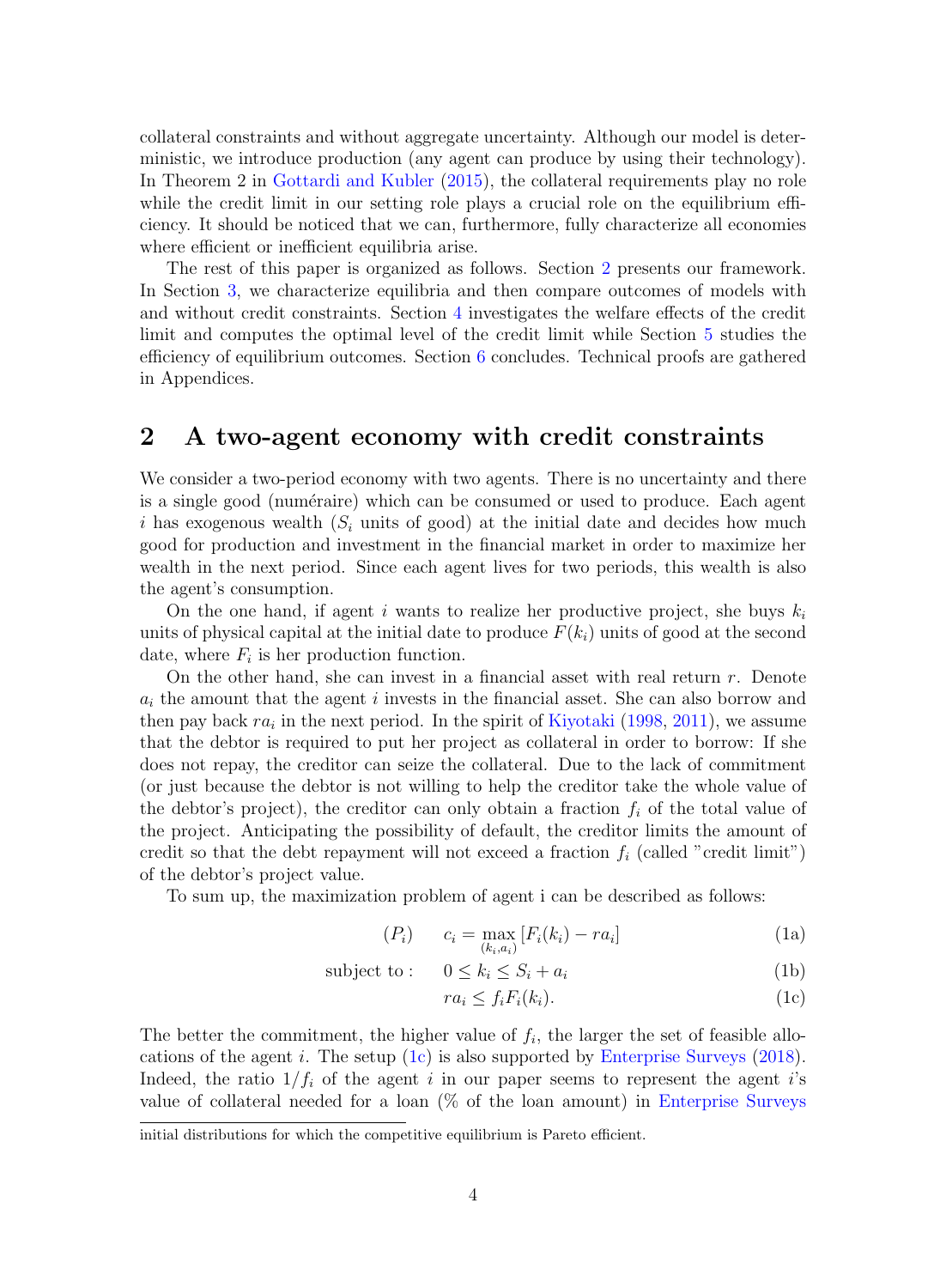(2018). Following Enterprise Surveys (2018), the average of credit limits  $f_i$  (data of 133 countries) is closed to 0.555. So, it is natural to make the following assumption.

Assumption 1.  $f_i \in [0,1)$  for  $i = 1,2$ 

Remark 1. In terms of modeling, our model environment can be viewed as a simplified two-date version of Kiyotaki (1998) with alternative technology. In Kiyotaki (1998), the time is of infinite horizon, the utility function is logarithmic, and he provides analyses around the steady state. Our model is simpler but we can characterize the whole set of equilibrium and provide full comparative statics.

It should be noticed that constraint (1c) is different from condition (3) in Kiyotaki and Moore (1997). Indeed, the borrower's repayment is assumed not to exceed the market value of her land quantity in Kiyotaki and Moore (1997) while being restricted to be at most the market value of the borrower's project under our assumption.

Some authors (Buera and Shin, 2013; Moll, 2014) set  $k_i \leq \theta w_i$ , where  $w_i \geq 0$  is the agent i's wealth and interpret that  $\theta$  measures the degree of credit frictions (credit markets are perfect if  $\theta = \infty$  while  $\theta = 1$  corresponds to financial autarky, where all capital must be self-financed by entrepreneurs). In our framework,  $S_i$  plays a similar role of wealth  $w_i$  in Buera and Shin (2013), Moll (2014).

Other authors (Kocherlakota, 1992; Obiols-Homs, 2011) consider exogenous borrowing limits by imposing a short sales constraint:  $a_i \leq B$  for any i.

As we will show in Appendix A.2, our model and that with exogenous borrowing limits lead to important differences in terms of equilibrium outcomes.

**Definition 1.** Let us consider the economy  $\mathcal{E}$ , characterized by a list of fundamentals  $\mathcal{E} \equiv (F_i, f_i, S_i)_{i=1,2}$ . A list  $(r, a_1, a_2, k_1, k_2)$  is an equilibrium if the two following conditions are satisfied (1) Agents' optimality: for each  $i \in \{1,2\}$ , given r,  $(a_i, k_i)$  is a solution of the problem  $(P_i)$ , and  $(2)$  Financial market clearing:  $a_1 + a_2 = 0$ .

Notice that under standard specifications, the existence of equilibrium is guaranteed.<sup>3</sup> To simplify the exposition and to get closed-form solutions, the main text will focus on the linear technology case.

Assumption 2. Assume that  $F_i(K) = A_iK$  for  $i = 1, 2$ .

In Appendix A.3, we present the analyses under Cobb-Douglas production functions. In this case, although the solutions do not have closed-form (see Proposition 6), we prove that the main economic insights do not change.

# 3 Computing equilibrium outcomes

Before computing equilibrium, we study the individual problem  $(P_i)$ . At optimal, we have  $k_i = S_i + a_i$ . So,  $A_i k_i - r a_i = A_i S_i + a_i (A - r)$  and two constraints (1c-1b) become  $a_i \geq -S_i$  and  $(r - f_i A_i)a_i \leq f_i A_i S_i$ . By consequence, we obtain the following result.

**Lemma 1** (individual problem). Assume that  $F_i(K) = A_iK$ . The solution for agent i's maximization problem is described as follows.

<sup>3</sup>We can prove the equilibrium existence by applying the method in Bosi, Le Van and Pham (2018).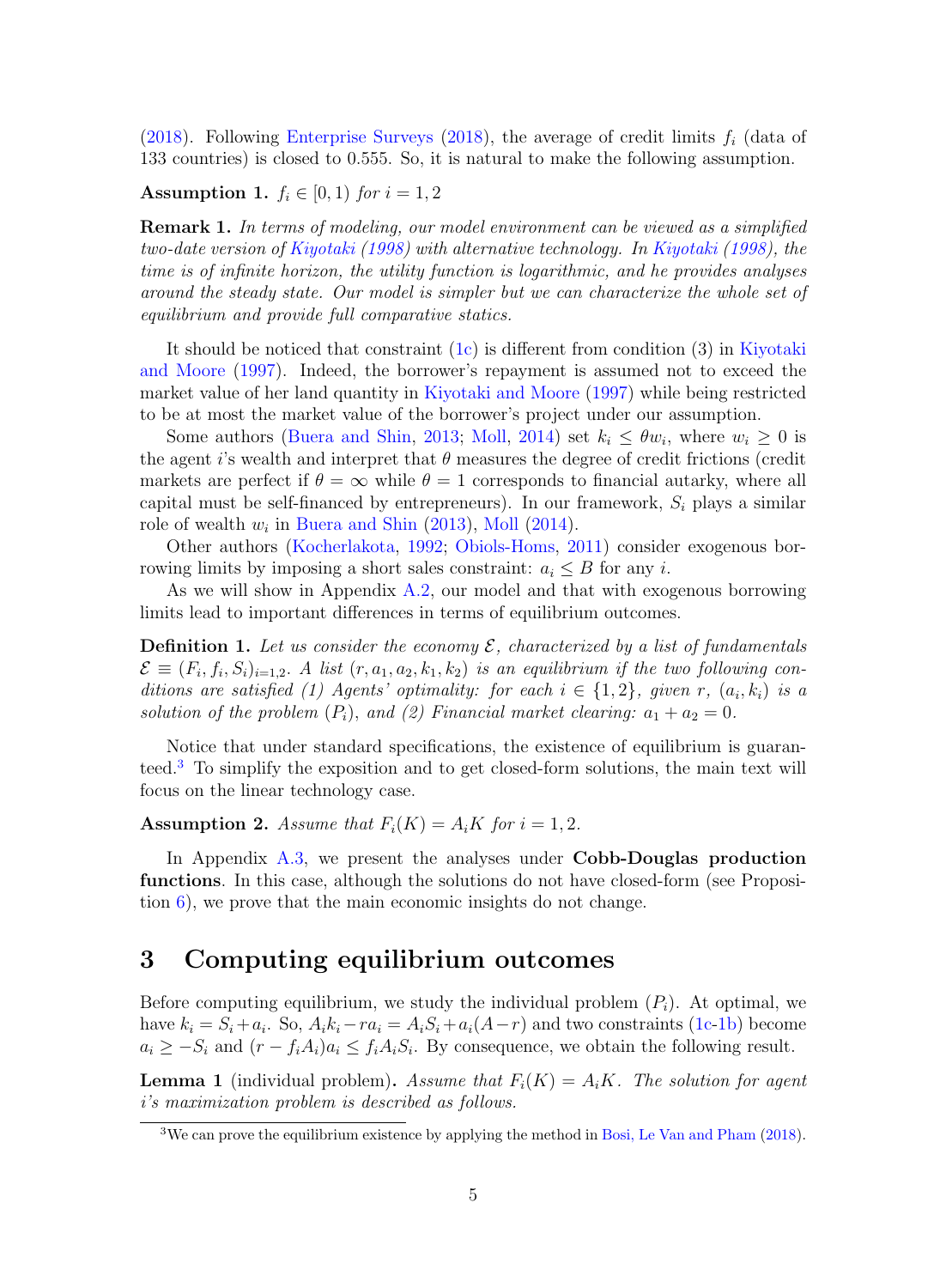- 1. If  $r > A_i$ , then agent i does not produce goods and invest all her initial wealth in the financial market:  $k_i = 0, a_i = -S_i$ .
- 2. If  $A_i = r$ , then the solutions for the agent's problem include all sets  $(k_i, a_i)$  such that  $-S_i \leq a_i \leq f_i k_i$  and  $k_i = a_i + S_i$ .
- 3. If  $A_i > r > f_i A_i$ , then agent i borrows from the financial market and the borrowing constraint is binding.

$$
k_i = \frac{r}{r - f_i A_i} S_i, \quad a_i = \frac{f_i A_i}{r - f_i A_i} S_i.
$$
 (2)

4. If  $r \leq f_i A_i$ , there is no solution.<sup>4</sup>

Given the interest rate r, Lemma 1 draws the relationship between productivity and identification of the borrower/lender: An agent borrows from the financial market if and only if her productivity is high enough, in the sense that  $A_i > r$ . Moreover, she borrows the maximum level imposed on her, i.e, the borrowing constraint is binding.

The most interesting case corresponds to point 3 of Lemma 1 according to which the capital and asset holding of agent i are increasing in her TFP  $(A_i)$ , initial wealth  $S_i$  and credit limit  $f_i$  but decreasing in the interest rate r. However, the interest rate is endogenously determined. The following result fully describes the general equilibrium effects of all fundamentals including credit limits on the agents' decision and their consumption.

**Proposition 1** (characterization of general equilibrium). Let Assumption 1, 2 be satisfied. Assume that  $A_1 > A_2$ . There are only three different cases (each having a unique equilibrium and with the productive agent being the borrower).

- 1. If  $f_1 \n\leq \frac{A_2}{A_1}$  $A_1$  $\scriptstyle S_2$  $\frac{S_2}{S_1+S_2}$ , then the borrowing constraint of agent 1 is binding and there exists a unique equilibrium characterized by:
	- Interest rate:  $r = A_2$ Physical capital:  $k_1 =$  $A_2$  $A_2 - f_1 A_1$  $S_1, k_2 =$  $f_1A_1$  $A_2 - f_1 A_1$  $S_1 + S_2$ Financial asset:  $a_1 =$  $f_1A_1$  $A_2 - f_1 A_1$  $S_1, \quad a_2 =$  $f_1A_1$  $A_2 - f_1 A_1$  $S_1;$

The aggregate output and consumption of each agent are:

$$
Y = A_2S_2 + A_1S_1\frac{A_2 - f_1A_2}{A_2 - f_1A_1}, \quad c_1 = A_1S_1\frac{A_2 - f_1A_2}{A_2 - f_1A_1}, \quad c_2 = A_2S_2.
$$

<sup>&</sup>lt;sup>4</sup>Indeed, if  $r \le f_i A_i$ , then agent i may choose  $a_i = +\infty$  and  $k_i = +\infty$  and have  $c_i = +\infty$ . However, in the case of Cobb-Douglas technology, we have  $f'(\infty) = 0$ , then the feasible set is compact, which implies that the individual problem always has a solution (see Appendix A.3).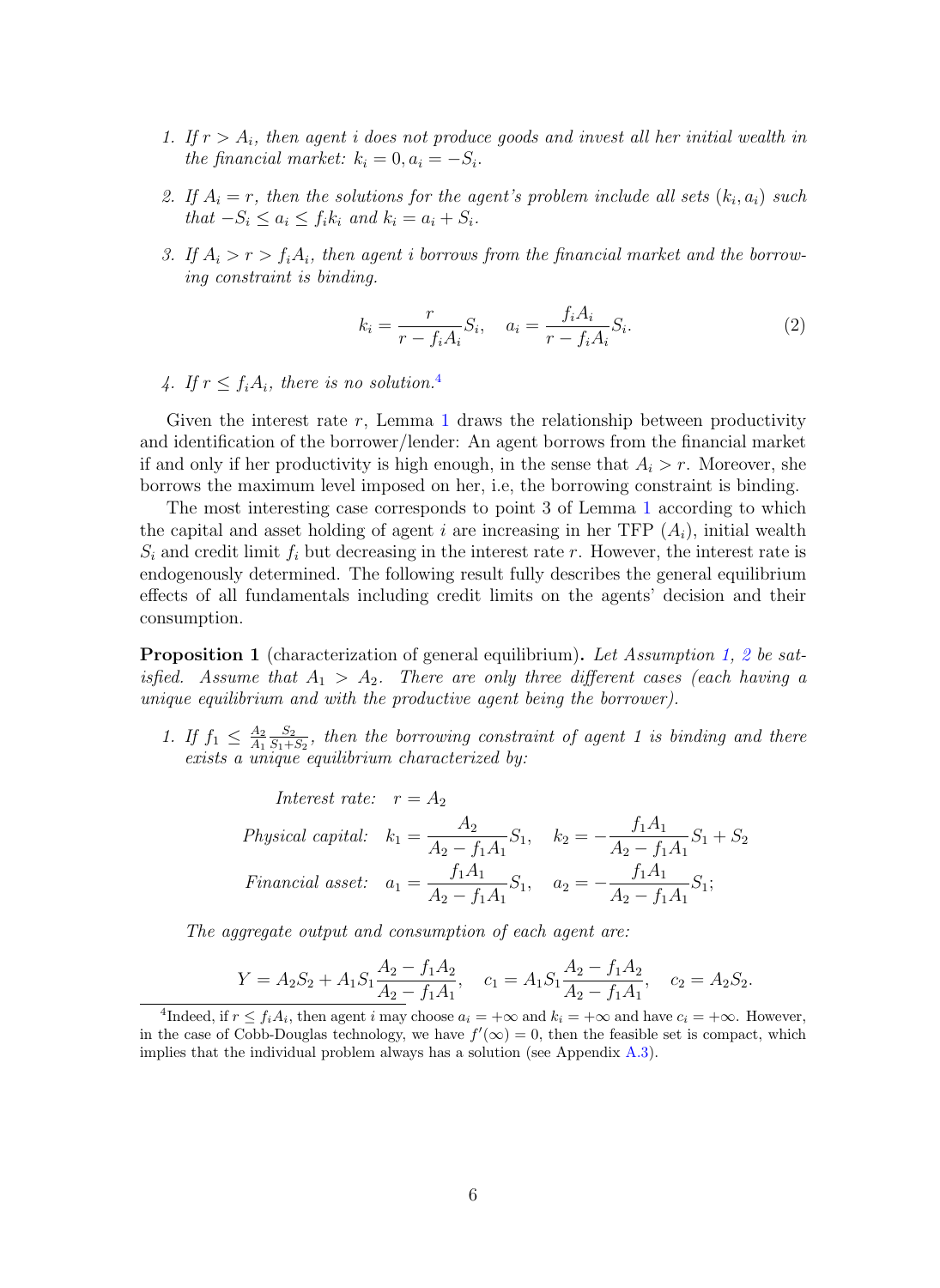2. If  $\frac{A_2}{A_1}$  $\frac{S_2}{(S_1+S_2)} < f_1 < \frac{S_2}{S_1+S_2}$  $\frac{S_2}{S_1+S_2}$ , then the borrowing constraint of agent 1 is binding, and there exists a unique equilibrium characterized by:

Interest rate: 
$$
r = f_1 A_1 \left( 1 + \frac{S_1}{S_2} \right)
$$
  
Physical capital:  $k_1 = S_1 + S_2$ ,  $k_2 = 0$   
Financial asset:  $a_1 = S_2$ ,  $a_2 = -S_2$ .

The aggregate output and consumption of each agent are:

$$
Y = A_1(S_1 + S_2), \quad c_1 = A_1(1 - f_1)(S_1 + S_2), \quad c_2 = f_1 A_1(S_1 + S_2).
$$

3. If  $f_1 \geq \frac{S_2}{S_1+}$  $\frac{S_2}{S_1+S_2}$ , then the borrowing constraint is not binding, and there exists a unique  $e\ddot{q}u$ ilibrium characterized by:

Interest rate: 
$$
r = A_1
$$
  
Physical capital:  $k_1 = S_2 + S_1$ ,  $k_2 = 0$   
Financial asset:  $a_1 = S_2$ ;  $a_2 = -S_2$ 

The aggregate output and consumption of each agent are:

$$
Y = A_1(S_1 + S_2), \quad c_1 = A_1 S_1, \quad c_2 = A_1 S_2.
$$

Proof. See Appendix A.1.1.<sup>5</sup>

Proposition 1 figures out all possible cases and compute equilibrium in each case. From this, we can explicitly express the equilibrium outcomes in terms of fundamentals. Before going further, we introduce some notations:

- $f_1^{**} \equiv \frac{S_2}{S_1 + S_2}$  $\frac{S_2}{S_1+S_2}$ . This is the threshold of credit limit above which borrowing constraint of agent 1 is not binding. Agent 1's borrowing constraint is binding if  $f_1 < f_1^{**}.$
- $\bullet$   $f_1^* \equiv \frac{A_2}{A_1}$  $A_1$  $\scriptstyle S_2$  $\frac{S_2}{S_1+S_2}$ . We have  $f_1^* < f_1^{**}$  because  $A_1 > A_2$ . This is the threshold of credit limit above which agent 1's borrowing constraint is binding and this agent borrow all initial wealth of agent 2 (i.e.  $k_1 = S_1 + S_2$ ).

When the credit limit  $f_1$  is in the interval  $(f_1^*, f_1^{**})$ , agent 1's borrowing constraint is binding and all initial wealth of agent 2 is lent to agent 1, so that this agent uses all physical capital of the economy for production. The higher (resp., lower) the productivity  $A_1$  (resp.,  $A_2$ ), the lower the threshold  $f_1^*$ , and therefore the smaller the interval  $(f_1^*, f_1^{**}).$ 

 $\Box$ 

<sup>&</sup>lt;sup>5</sup>In any case, agent 1 (the agent with higher productivity) borrows, and agent 2 (the one with lower productivity) lends in the financial market. Therefore borrowing constraint of agent 2 is not binding. Consequently,  $f_2$  is irrelevant to the equilibrium outcomes.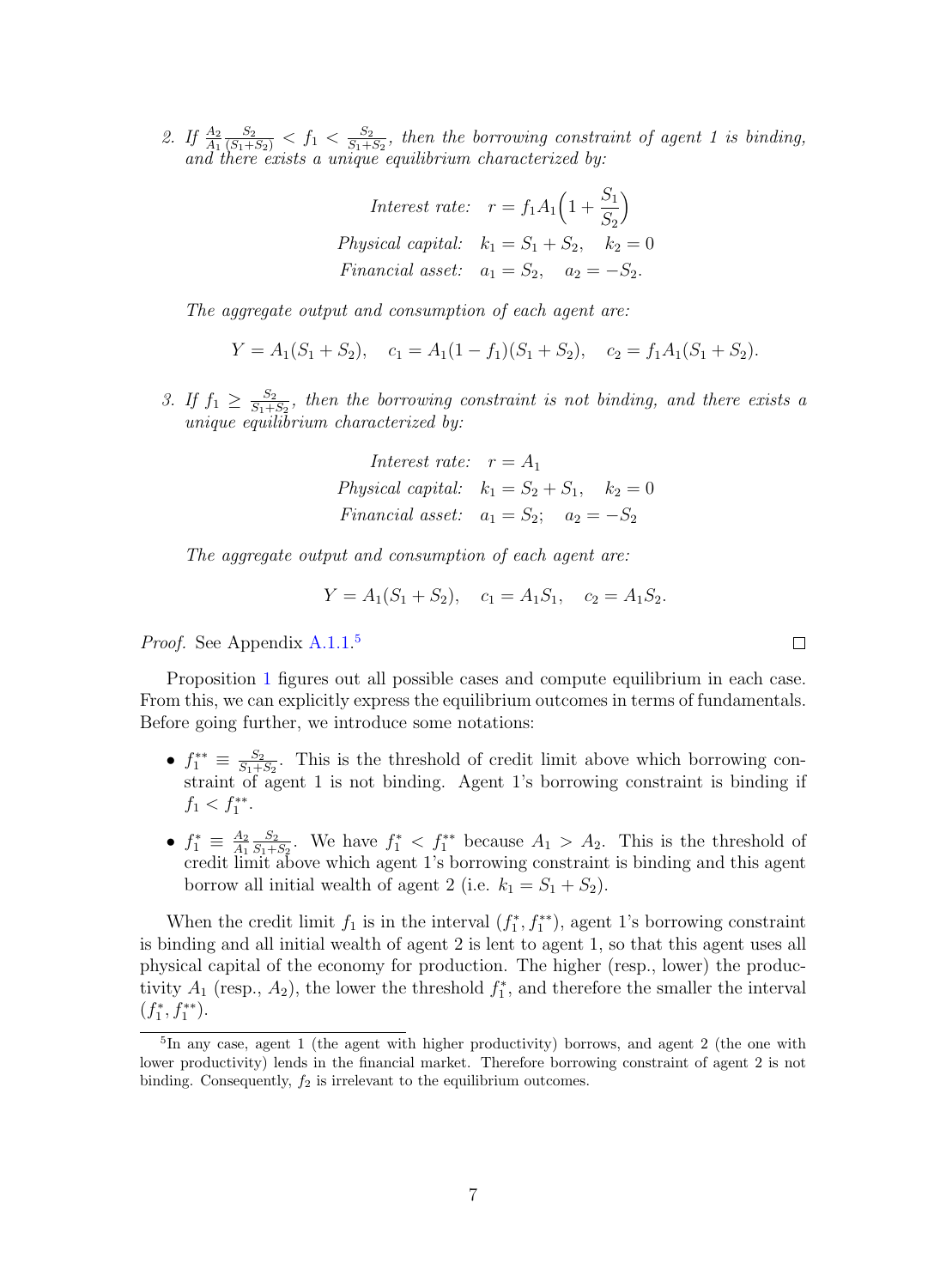We now present explicit formulas of equilibrium interest rate and aggregate output:

$$
r = r(f_1) \equiv \begin{cases} A_2 & \text{if } f_1 \le f_1^* \\ f_1 A_1 \left( 1 + \frac{S_1}{S_2} \right) & \text{if } f_1^* < f_1 < f_1^{**} \\ A_1 & \text{if } f_1 \ge f_1^{**} \end{cases} \tag{3}
$$

$$
Y = Y(f_1) \equiv \begin{cases} A_2 S_2 + A_1 S_1 \frac{A_2 - f_1 A_2}{A_2 - f_1 A_1} & \text{if } f_1 \le f_1^* \\ A_1 (S_1 + S_2) & \text{if } f_1^* < f_1. \end{cases} \tag{4}
$$

We see that the interest rate r is in  $[A_2, A_1]$  and Y belongs to  $[A_1S_1+A_2S_2, A_1(S_1+A_2S_3, A_1S_1)]$  $S_2$ ]. Both r and Y are increasing in the credit limit  $f_1$ . It is possible to prove that  $r \ge f_1A_1$ , and hence agent 1's consumption cannot be infinity (see Lemma 1).

Our result is related to Kiyotaki (1998) who considers an infinite-horizon model with two agents (unproductive and productive agents having linear production functions, as in our model) and logarithmic utility functions. The main difference concerns the equilibrium interest rate. Although the model in Kiyotaki (1998) is of infinite horizon, the interest rate is constant over time (it equals the rate of return on investment of productive agents; this corresponds to the case  $r = A_2$  in our model). However, it depends on the credit limit  $f_1$  in our model (see (3)).

Remark 2 (Economy without credit constraints). Consider an economy without credit constraints (in the sense that constraint  $(1c)$  is removed). Under Assumptions 1, 2, there exists a unique equilibrium determined by:  $\bar{r} = A_1, \bar{k}_1 = S_1 + S_2, \bar{k}_2 = 0, \bar{a}_1 =$  $S_2, \bar{a}_2 = -S_2$ . The aggregate output and consumption of each agent are:

$$
\overline{Y} = A_1(S_1 + S_2), \quad \overline{c}_1 = A_1S_1, \quad \overline{c}_2 = A_1S_2.
$$

**Corollary 1** (With versus without credit constraints). Consider the economy with credit constraints.

- 1. When the borrowing constraint of the borrower binds, the equilibrium interest rate is smaller than that in case without borrowing constraints:  $r < \bar{r}$ .
- 2. When the borrowing constraint of the borrower binds, the lender's consumption is smaller than that in the case without borrowing constraints:  $c_2 \leq \bar{c}_2$ .
- 3. When the borrowing constraint of the borrower binds, her consumption is greater than that in the case without borrowing constraints:  $c_1 \geq \bar{c}_1$ .
- 4. When the borrowing constraint of the borrower binds, the aggregate output in the case under borrowing constraint is smaller than or equal to that in the case without borrowing constraint:  $Y \leq \overline{Y}$ . The equality occurs with higher value of  $f_1$  (*i.e.*, when  $f_1 > f_1^*$ ).

In the following sections, we will explore the equilibrium efficiency and welfare analyses.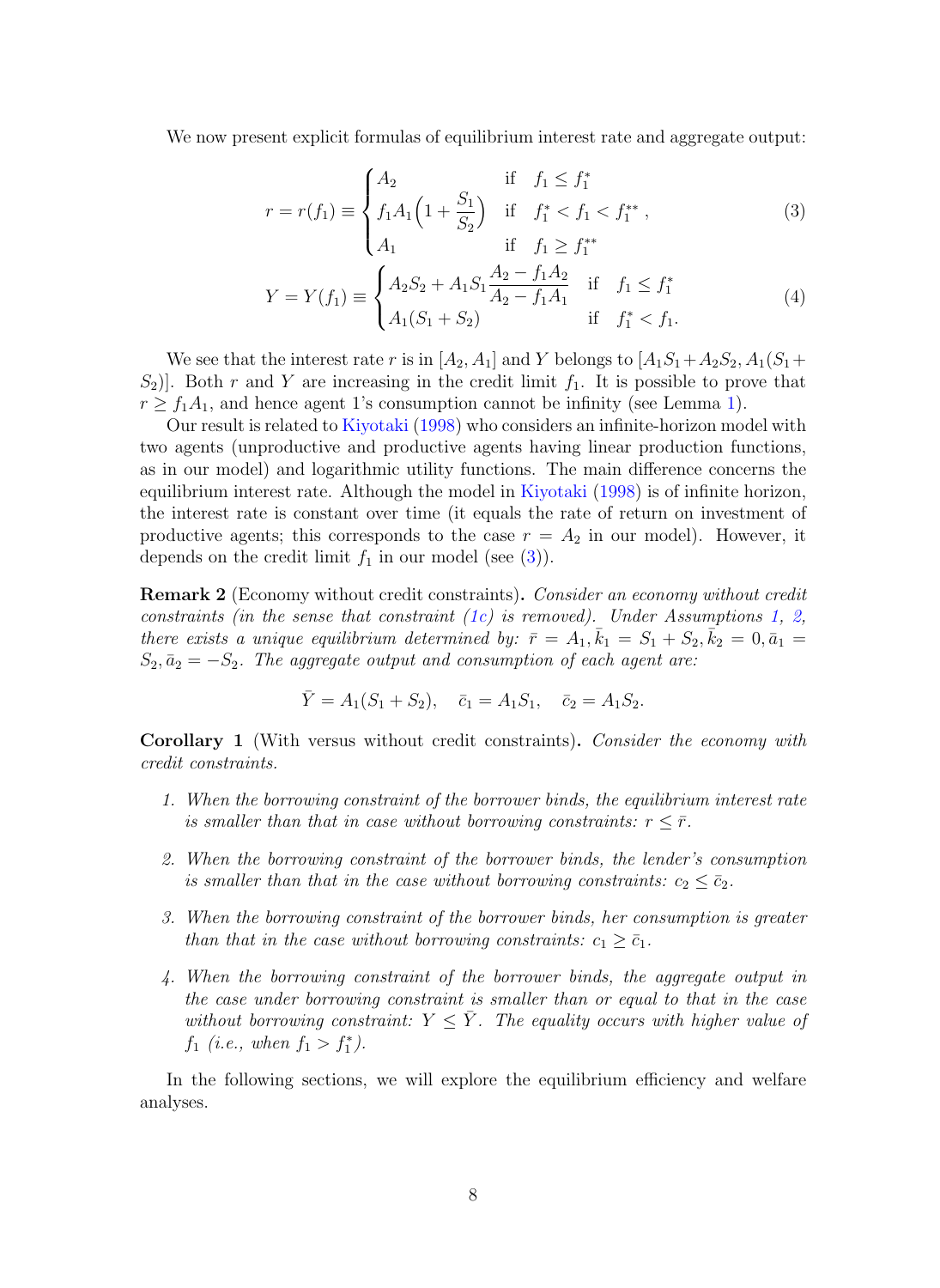# 4 Welfare analysis

This section explores the (individual and social) welfare analyses. Following Proposition 1, we can provide the explicit formula of the consumption of agent 1 (borrower)

$$
c_1 = c_1(f_1) \equiv \begin{cases} A_1 S_1 \frac{A_2 - f_1 A_2}{A_2 - f_1 A_1} & \text{if } f_1 \le f_1^* \\ A_1 (1 - f_1)(S_1 + S_2), & \text{if } f_1^* < f_1 < f_1^{**} \\ A_1 S_1 & \text{if } f_1 \ge f_1^{**} \end{cases} \tag{5}
$$

and that of agent 2 (lender)

$$
c_2 = c_2(f_1) \equiv \begin{cases} A_2 S_2 & \text{if } f_1 \le f_1^* \\ f_1 A_1 (S_1 + S_2) & \text{if } f_1^* < f_1 < f_1^{**} \\ A_1 S_2 & \text{if } f_1 \ge f_1^{**} . \end{cases} \tag{6}
$$

### 4.1 Individual welfare

According to  $(6)$ , the consumption of agent 2 (lender) is increasing in  $f_1$ . However, the consumption of agent 1 (borrower) is not. Indeed, following (5), if the credit limit imposed on this agent is sufficiently strict in the sense that  $f_1 \n\t\leq f_1^*$ , her consumption is an increasing function of  $f_1$ . For medium values of  $f_1$ , i.e,  $f_1^* < f_1 < f_1^{**}$ , the borrower's consumption is decreasing in  $f_1$ . When  $f_1$  is high  $(f_1 > f_1^{**})$ , the consumption is  $A_1S_1$ which does not depend on  $f_1$ .

To understand the mechanism behind this result, let us decompose  $c_1$  into two terms

$$
c_1(f_1) = A_i k_i - r a_i \equiv \begin{cases} A_1 \frac{A_2 S_1}{A_2 - f_1 A_1} - A_2 \frac{f_1 A_1 S_1}{A_2 - f_1 A_1} & \text{if } f_1 \le f_1^* \\ A_1 (S_1 + S_2) - \frac{f_1 A_1 (S_1 + S_2)}{S_2} S_2, & \text{if } f_1^* < f_1 < f_1^{**} \\ A_1 (S_1 + S_2) - A_1 S_2, & \text{if } f_1 \ge f_1^{**} \end{cases}
$$

where the first term in each case is her production  $A_1k_1$  while the second term is her repayment ra<sub>1</sub>. We write  $c_1(f_1)$  because the consumption  $c_1$  depends on  $f_1$ .

Notice that credit limits influence agents' production level and borrowing as well as repayment. When the credit limit  $f_1$  is strict  $(f_1 \leq f_1^*)$ , if  $f_1$  increases, then the agent 1's production level  $A_1k_1$  increases faster than her repayment  $Ra_1: \frac{\partial (A_1k_1)}{\partial f_1}$  $\frac{A_1k_1)}{\partial f_1}\geq\frac{\partial (ra_1)}{\partial f_1}$  $\frac{(ra_1)}{\partial f_1}.$ So, her consumption increases. However, once the credit limit exceeds  $f_1^*$ , the physical capital  $k_1$  equals  $S_1 + S_2$  (the aggregate capital of the economy), and the production level of agent 1 cannot increase anymore when  $f_1$  increases.<sup>6</sup> On the contrary, the repayment always increases in  $f_1$ . As a result, agent 1's consumption  $c_1$  decreases in

 $6$ Notice that under Cobb-Douglas production functions, the more productive agent does not borrow all initial wealths of the less productive agent because the less productive agent still produces (Inada's condition holds). However, we can prove that the more productive agent's production is increasing and strictly concave in  $f_1$ . By consequence, our main insight does not change: the agent 1's consumption first increases and then decreases when  $f_1$  increases (see Appendix A.3 for more details).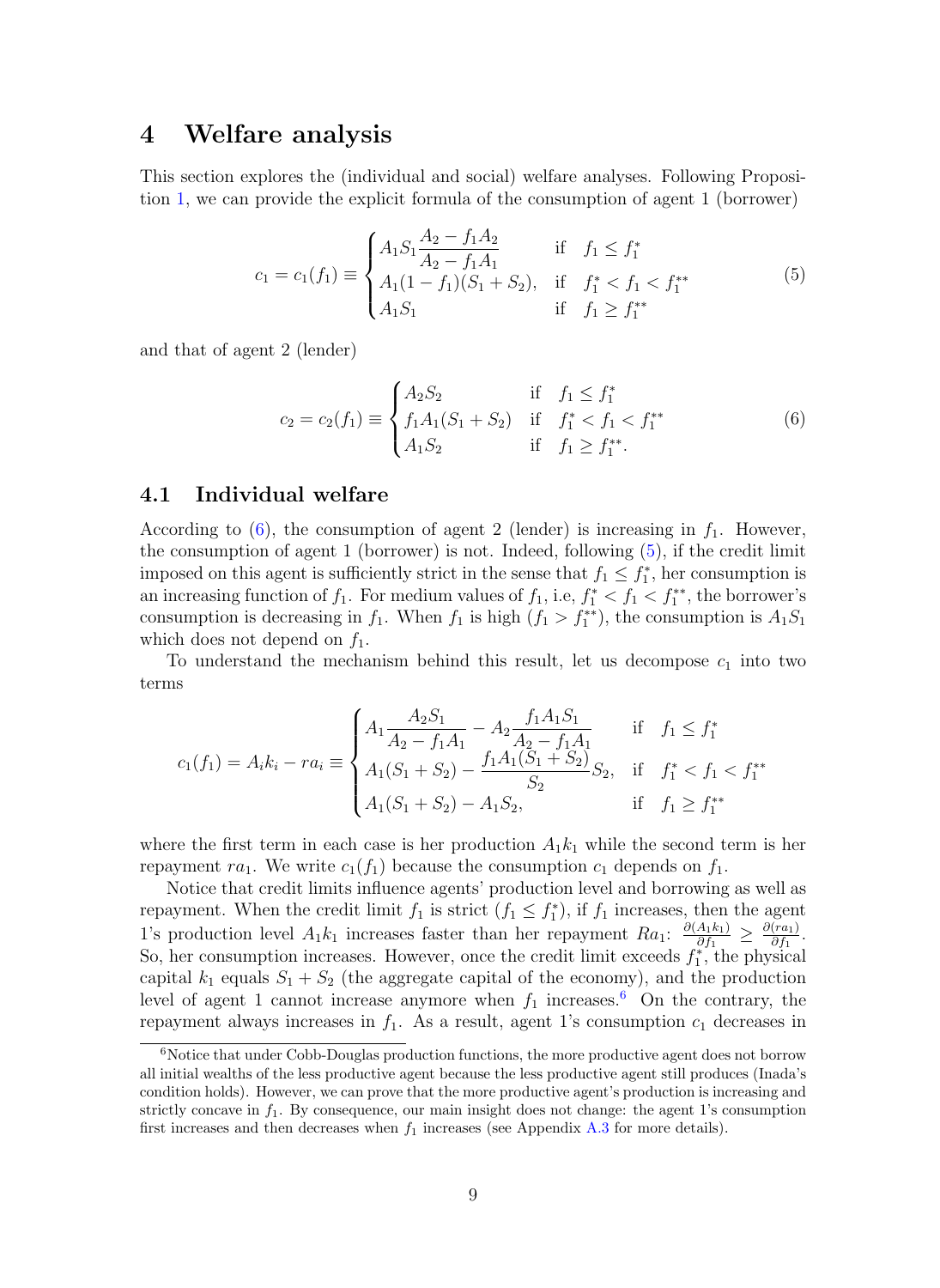

Figure 1: *Effects of credit limit*  $f_1$ 

 $f_1 \in (f_1^*, f^{**})$ . Last, when  $f_1$  is high enough  $(f_1 \geq f_1^{**})$ , equilibrium outcomes no longer depend on  $f_1$ .

Figure 1 illustrates our result on the non-monotonicity of agent 1's consumption. In this figure, parameters are  $A_1 = 1.2, A_2 = 1, S_1 = S_2 = 5$ . We observe that  $c_1(0) = c_1(f_1^{**}) = A_1S_1 \leq c_1(f_1)$  for any  $f_1 \in (0, f_1^{**})$ , where the threshold  $f_1^{**} = 0.5$ .

Our finding is closely related to Obiols-Homs (2011). Indeed, Obiols-Homs (2011) investigates the effects of exogenous borrowing limit on welfare. He shows that when borrowing limit belongs to a neighborhood of the benchmark borrowing limit, then the welfare of borrower is decreasing in borrowing limit. Our added-value to Obiols-Homs (2011) is that we can compute the whole set of equilibria (thanks to our model's simplicity) and hence provide insights on how individual welfare is affected as the level of financial frictions varies.

The main difference in terms of setup between Obiols-Homs (2011) and our paper is that Obiols-Homs (2011) considers an exogenous borrowing limit (borrowing constraint in Obiols-Homs (2011) is under form  $a_i \leq a^*$ ) while we take into account credit constraints. Notice that constraint (1c) can be rewritten as  $a_i \leq \frac{f_i F_i(k_i)}{r}$  $\frac{i(k_i)}{r}$  (this is a borrowing constraint but the borrowing limit  $\frac{f_i F_i(k_i)}{r}$  is endogenous).

As we will prove in Appendix A.2, these two setups have different implications. For example, both individual consumptions are increasing in the model with exogenous borrowing limits  $\bar{a}_i$ . However, in the model with credit constraint  $(1c)$ , the consumption of borrower has an inverted U–sharp form and that of lender is increasing in credit limit. Moreover, in a model with exogenous borrowing limits, multiple equilibria may arise while in the model with credit constraint  $(1c)$ , there is a unique equilibrium.

### 4.2 Social welfare and optimal credit limit

In this section, we study how social welfare depends on the credit limit. Since the credit limits  $(f_i)$  are proxies of the financial development, it is interesting to compute the optimal level of credit limit which maximizes the social welfare.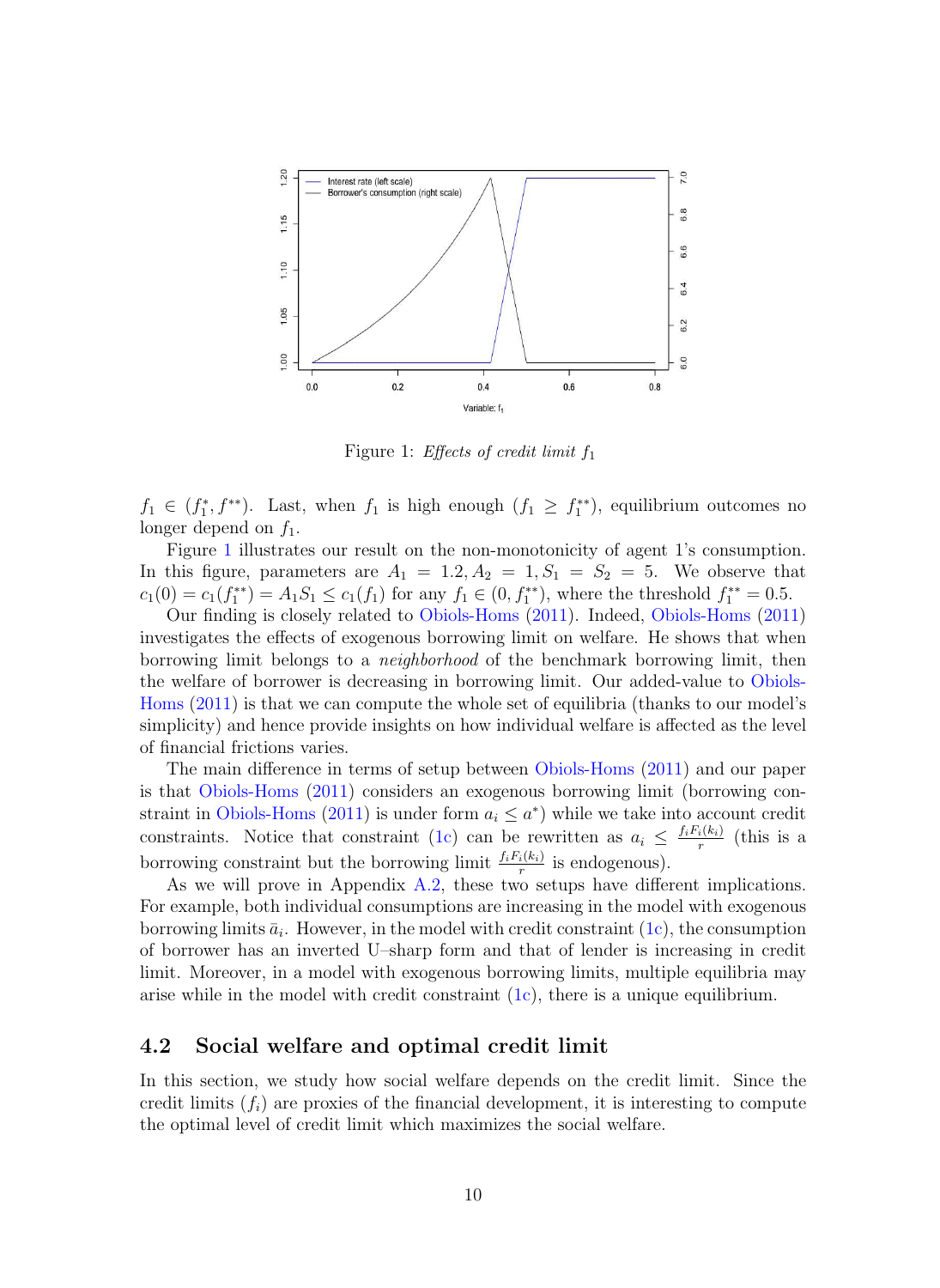Assume that the utility function of agent i is  $u_i(c_i)$ . We can define the social welfare

$$
\mathcal{W} \equiv \sum_{i=1}^{2} \gamma_i u_i(c_i) \tag{7}
$$

where  $\gamma_i \geq 0$  is the weight assigned to agent i's utility. The function W would depend on credit limits. However, since borrowing constraint of borrower is binding, the welfare W does not depend on  $f_2$ . So, we write  $W = \mathcal{W}(f_1)$ .

Let us recall that when  $f_1 \geq f_1^{**}$ , the equilibrium outcomes and the social welfare do not depend on  $f_1$ . Therefore, we only investigate the impact of  $f_1$  when  $f_1 \n\t\leq f_1^{**}$ .

The following results (whose proofs are presented in Appendix A.1.2) show the impact of  $f_1$  on the social welfare and the optimal level of  $f_1$ .

**Proposition 2.** Assume that  $u_i(c_i) = \frac{c_i^{1-\sigma}}{1-\sigma}$  if  $\sigma \in (0,1)$ , and  $u_i(c_i) = \ln(c_i)$  if  $\sigma = 1$ .

1. If 
$$
\frac{S_2}{S_1+S_2} \le x_2
$$
, then  $\mathcal{W}(f_1)$  is increasing in  $f_1$ , where  $x_2 \equiv \frac{\frac{1}{\gamma_2^{\sigma}}}{\gamma_1^{\frac{1}{\sigma}} + \gamma_2^{\frac{1}{\sigma}}}$ .

- 2. If  $\frac{A_2}{A_1}$  $\scriptstyle S_2$  $\frac{S_2}{S_1+S_2} < x_2 < \frac{S_2}{S_1+1}$  $\frac{S_2}{S_1+S_2}$ , then  $\mathcal{W}(f_1)$  is increasing on  $[0,x_2]$  and decreasing on  $(x_2, \frac{S_2}{S_1+})$  $\frac{S_2}{S_1+S_2}$ .
- 3. If  $\frac{A_2}{A_1}$  $\scriptstyle S_2$  $\frac{S_2}{S_1+S_2} \geq x_2$ , then  $\mathcal{W}(f_1)$  is increasing on  $(0, \frac{A_2}{A_1})$  $A<sub>1</sub>$  $\scriptstyle S_2$  $\frac{S_2}{S_1+S_2}$ ) and decreasing on  $\left(\frac{A_2}{A_1}\right)$  $A_1$  $\scriptstyle S_2$  $\frac{S_2}{S_1+S_2}, \frac{S_2}{S_1+S_2}$  $\frac{S_2}{S_1+S_2}$ .

So, the optimal level of the credit limit is determined by

$$
\hat{f}_1 = \begin{cases}\n\frac{A_2}{A_1} \frac{S_2}{S_1 + S_2} & \text{if} \quad \frac{A_2}{A_1} \frac{S_2}{S_1 + S_2} \ge x_2 \\
x_2 & \text{if} \quad \frac{A_2}{A_1} \frac{S_2}{S_1 + S_2} < x_2 < \frac{S_2}{S_1 + S_2} \\
\frac{S_2}{S_1 + S_2} & \text{if} \quad \frac{S_2}{S_1 + S_2} \le x_2.\n\end{cases} \tag{8}
$$

**Proposition 3.** Assume that  $u_i(c_i) = c_i$  for any i. Then, we have

- 1. If  $\gamma_2 > \gamma_1$ , then  $W(f_1)$  is increasing in  $f_1$ .
- 2. If  $\gamma_1 > \gamma_2$ , then  $\mathcal{W}(f_1)$  is increasing on  $[0, f_1^*]$  and decreasing on  $(f_1^*, f_1^{**})$ , where recall that  $f_1^{**} \equiv \frac{S_2}{S_1 + S_2}$  $\frac{S_2}{S_1 + S_2}$  and  $f_1^* \equiv \frac{A_2}{A_1}$  $A_1$  $\scriptstyle S_2$  $\frac{S_2}{S_1+S_2} < f_1^{**}.$

So, the optimal level of  $f_1$  is determined by

$$
\hat{f}_1 = \begin{cases} f_1^* & \text{if } \gamma_1 > \gamma_2 \\ f_1^{**} & \text{if } \gamma_2 \ge \gamma_1. \end{cases} \tag{9}
$$

When  $u_i(c_1) = c_i$  and  $\gamma_1 = \gamma_2$ , the social welfare function is exactly the aggregate output which is proved to be increasing in the credit limit  $f_1$ . Our interesting point is that the social welfare function can be increasing or have inverted U-shape form, depending not only on the form of the social welfare function but also on the distribution of productivity and endowments of agents  $((A_i)_i, (S_i)_i)$ . Even we chose the same weights  $\gamma_1 = \gamma_2$ , Proposition 2 suggests that the social welfare function can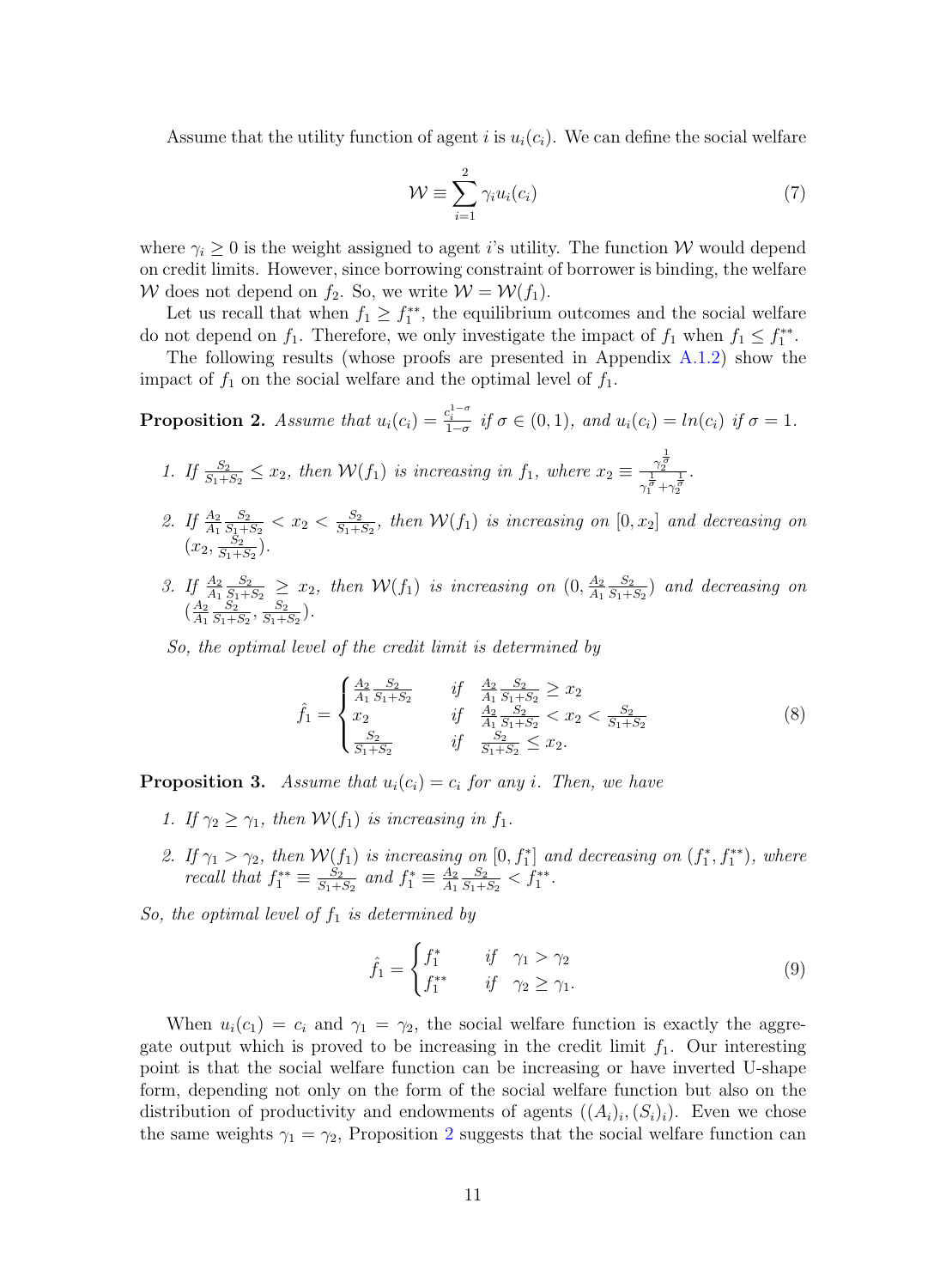be increasing or have inverted U-shape form; this happens when the utility function is strictly concave.

According to (8) and (9), the optimal level of credit limit is a non-decreasing function of the lender's productivity, initial wealth and the weight assigned to the lender's utility in the social welfare function. Moreover, (8) and (9) leads to interesting points: (1) the optimal credit limit may be the level which makes borrowing constraint binding, and (2) the optimal credit limit may not be the maximum level (i.e.,  $f_1^{**}$ ).

## 5 Efficiency

This section aims to explore the efficiency of equilibrium outcomes. Following Malinvaud (1953), Alvarez and Jermann (2000), Becker, Dubey and Mitra (2014) we introduce some notions of efficiency.

Definition 2. Consider an economy characterized by production functions and initial wealths  $(F_i, S_i)_{i=1,2}$ .

- 1. (Efficient production plan) A plan  $(k_i)_i$  is said to be efficient if (1) it is feasible in the sense that  $\sum_i k_i \leq \sum_i S_i$  and (2) there does not exist another feasible production plan  $(k'_i)_i$  such that  $\sum_i F_i(k'_i) > \sum_i F_i(k_i)$ .
- 2. (Efficient allocation). An allocation  $(c_i)_i$  is said to be efficient if (1) it is feasible in the sense that  $\sum_i c_i \leq \sum_i F_i(k_i)$  with some feasible plan  $(k_i)$  and  $(2)$  there does not exist another feasible allocation  $(c_i')$  which Pareto dominates  $(c_i)_i$ .
- 3. (Constrained efficient allocation). An allocation  $(c_i)_i$  is said to be constrained efficient if (1) it is efficient and (2)  $c_i \geq A_i S_i \ \forall i = 1, 2$ .

Notice that  $A_i S_i$  is the consumption of agent i if she cannot participate to the financial market. Thus, constrained efficiency requires that allocation is efficient and the well-being of every agent is not less than her autarkic welfare.

Let us consider an equilibrium of our economy  $\mathcal{E} = (F_i, f_i, S_i)$  with credit constraints. One can prove that  $(k_i)_i$  is an efficient production plan if and only if it is a solution of the following problem:

$$
(PP): \quad F(S) \equiv \max_{(k_i)\geq 0} \sum_i F_i(k_i) \tag{10a}
$$

subject to: 
$$
\sum_{i} k_i \leq S \equiv \sum_{i} S_i.
$$
 (10b)

The consumption allocation  $(c_i)_i$  is efficient if and only if  $\sum_i c_i = F(S)$ . It is constrained efficient if and only if  $\sum_i c_i = F(S)$  and  $c_i \ge A_i S_i \,\forall i$ .

The simplicity of our framework allows us to easily characterize the efficient production plans and Pareto efficient allocations of equilibrium. According to (3, 4, 5, 6), we obtain the following result.

Proposition 4. Let assumptions in Proposition 1 be satisfied and consider the economy with credit constraints. The following statements are equivalent: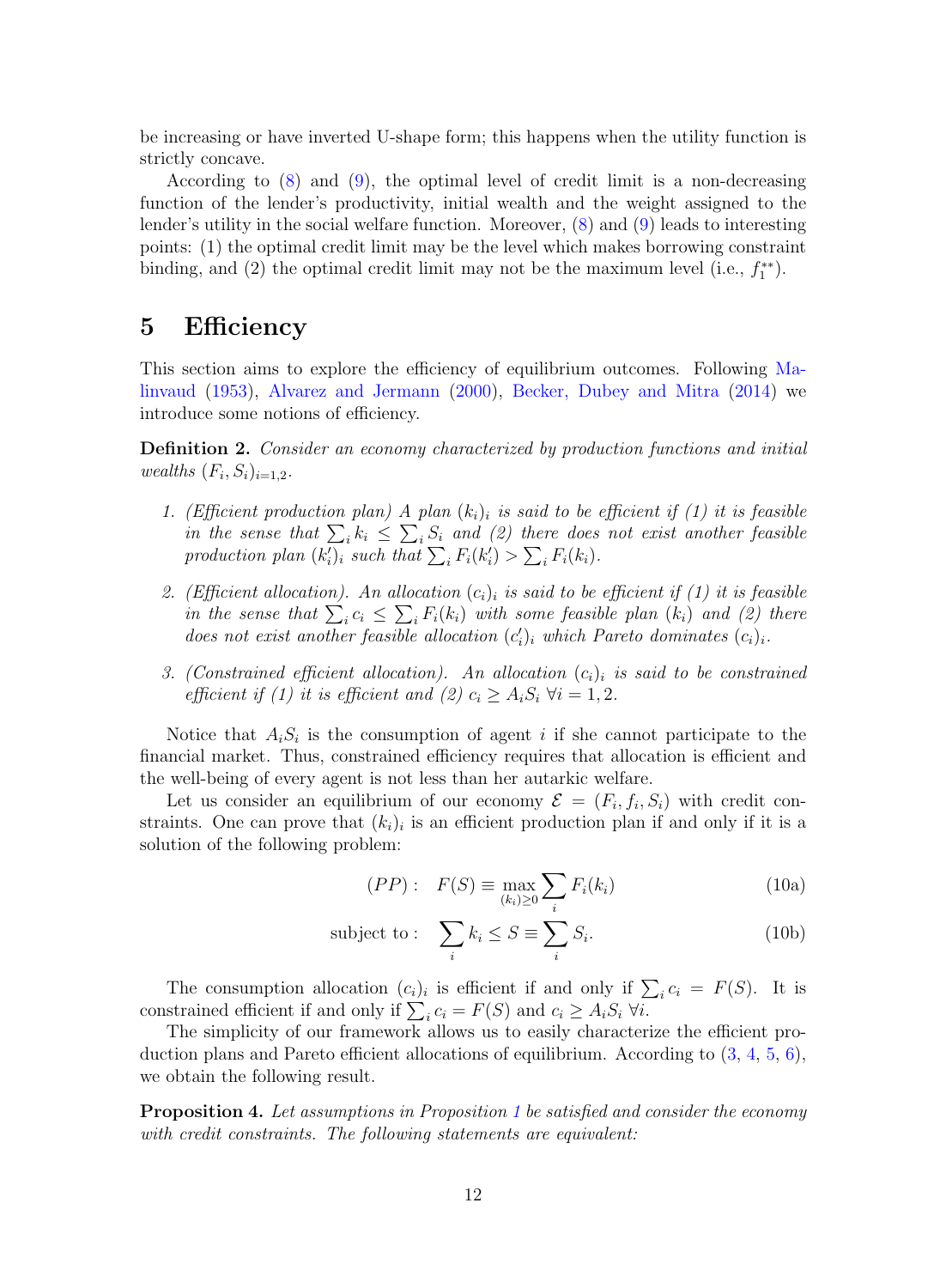- 1. The production plan of equilibrium is efficient.
- 2. The consumption allocation of equilibrium is efficient.
- 3. The consumption allocation of equilibrium is constrained efficient.
- 4.  $f_1 \geq f_1^* \equiv \frac{A_2}{A_1}$  $A_1$  $\scriptstyle S_2$  $\frac{S_2}{S_1+S_2}$  .

To sum up, consumption allocation or production plan of equilibrium is inefficient if and only if the credit limit  $f_1$  is low (in the sense that  $f_1 < f_1^* \equiv \frac{A_2}{A_1}$  $A_1$  $\scriptstyle S_2$  $\frac{S_2}{S_1+S_2}$ ). The higher productivity  $(A_1)$  and initial wealth  $(S_1)$  of the most productive agent (agent 1), the lower the threshold level  $f_1^* \equiv \frac{A_2}{A_1}$  $A_1$  $\scriptstyle S_2$  $\frac{S_2}{S_1+S_2}$ , and the easier we can obtain equilibrium efficiency.

Comparing Proposition 4 with Proposition 3 and Proposition 2, we see that although relaxing credit limit so that  $f_1 \geq f_1^*$  helps to achieve an efficient equilibrium, this level may not be optimal in the sense that it maximizes the social welfare. It is noticed that when  $f_1 \in [f_1^*, f_1^{**})$ , the equilibrium is efficient but agent 1's borrowing constraint is binding.

Our result is related to Gottardi and Kubler (2015) who consider an exchange economy with complete markets and collateral constraints. Theorem 2 in Gottardi and Kubler (2015) gives a necessary and sufficient condition for the existence of a Pareto-efficient equilibrium with no aggregate uncertainty.<sup>7</sup> This condition is based on agents' endowments and Gottardi and Kubler (2015) require the Lucas tree's dividend in every state to be sufficiently large so that collateral constraints never bind.

There are some differences between our paper and Gottardi and Kubler (2015).

- 1. First, our model, on the one hand, is simpler than that of Gottardi and Kubler (2015) with deterministic and exogenous savings, but is more general on the other hand thanks to the introduction of productions where every agent may become entrepreneur.
- 2. Second, our necessary and sufficient condition  $(f_1 \geq \frac{A_2}{A_1})$  $A_1$  $S_{2}$  $\frac{S_2}{S_1+S_2}$ ) is based on the credit limit  $f_1$ , productivities, and wealths while in Theorem 2 in Gottardi and Kubler (2015) credit limits play no role.
- 3. Third, Theorem 2 in Gottardi and Kubler (2015) only considers the existence of a Pareto-efficient equilibrium while our Proposition 4 studies all kinds of equilibrium, including those with binding credit constraint.

# 6 Concluding remarks

We have constructed a very simple general equilibrium model with two heterogeneous agents and financial market imperfections which induces interesting results about (in-

<sup>7</sup>Theorem 2 in Gottardi and Kubler (2015): A necessary and sufficient condition for the existence of a Pareto-efficient equilibrium with no aggregate uncertainty is  $(1-\beta)\sum_{h\in\mathcal{H}} \max_{s\in\mathcal{S}} \left[ e^h(s) + \right]$  $E\left(\sum_{t=1}^{\infty} \beta^t e^h(s_t) \mid s_0 = s\right)\right] \leq \omega$ , where H is the finite-set of agents, S is the set of states,  $\omega$  is the aggregate consumption good,  $\beta$  is the rate of time preference,  $e^h(s)$  is the endowment of agent h at state s.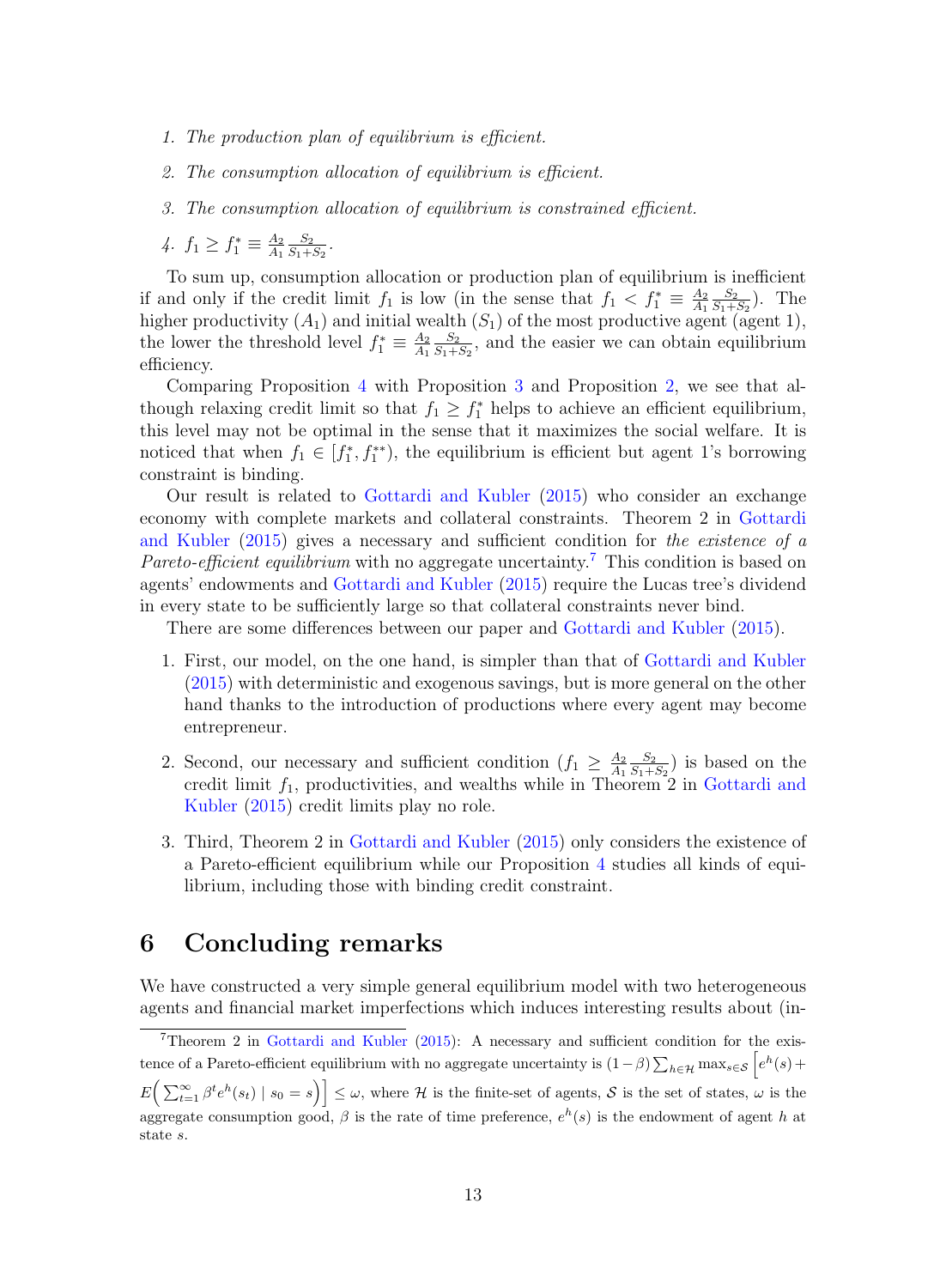dividual and social) welfare and efficiency. We have provided conditions under which relaxing credit limit has negative or positive effect on the individual and social welfares.

Our paper opens several research avenues in the future. One may introduce uncertainty and market incompleteness and then investigate the impact of this type of financial frictions on welfare and efficiency. Another line of research is to extend our analysis in a dynamic framework and investigate the effects of credit limits in the long run.

# References

- Alvarez, F., Jermann, U.J. (2000). Efficiency, equilibrium, and asset pricing with risk of default. Econometrica 78 (4), pp. 775-797.
- Becker R.A., Dubey R.S., Mitra T. (2014). On Ramsey equilibrium: capital ownership pattern and inefficiency, Economic Theory 55, pp. 565-600.
- Bosi, S., Le Van, C., Pham, N.-S. (2018). Intertemporal equilibrium with heterogeneous agents, endogenous dividends and collateral constraints. Journal of Mathematical Economics, vol. 76, pp. 1-20.
- Brumm J., Kubler F., and Scheidegger S. (2017). Computing Equilibria in Dynamic Stochastic Macro-Models with Heterogeneous Agents. In Advances in Economics and Econometrics: Theory and Applications, Eleventh World Congress.
- Brunnermeier, M. K, Eisenbach T., and Sannikov Y. (2013). Macroeconomics with Financial Frictions: A Survey. In Advances in Economics and Econometrics, Tenth World Congress of the Econometric Society. New York: Cambridge University Press.
- Buera, F. J., and Shin, Y. (2013). Financial Frictions and the Persistence of History: A Quantitative Exploration. Journal of Political Economy 121 (2): 221-72.
- Buera, F. J., Kaboski, J. P., and Shin, Y. (2015). Entrepreneurship and Financial Frictions: A Macrodevelopment Perspective. Annual Review of Economics, 7(1), 409?436. https://doi.org/10.1146/annurev-economics-080614-115348
- Enterprise Surveys. The World Bank. http://www.enterprisesurveys.org.
- Geanakoplos, J., Zame, W. (2002). Collateral and the enforcement of intertemporal contracts. Working paper.
- Gottardi, P., Kubler, F. (2015). Dynamic competitive equilibrium with complete markets and collateral constraints. Review of Economic Studies 82, 1119-1153.
- Kiyotaki, N. (1998). Credit and business cycles. The Japanese Economic Review, 49(1), pp. 18-35.
- Kiyotaki, N. (2011). A Perspective on Modern Business Cycle Theory. Economic Quarterly, 97(3), pp. 195–208.
- Kiyotaki, N. and Moore, J. (1997). Credit cycles. Journal of political economy, 105(2), pp.211- 248.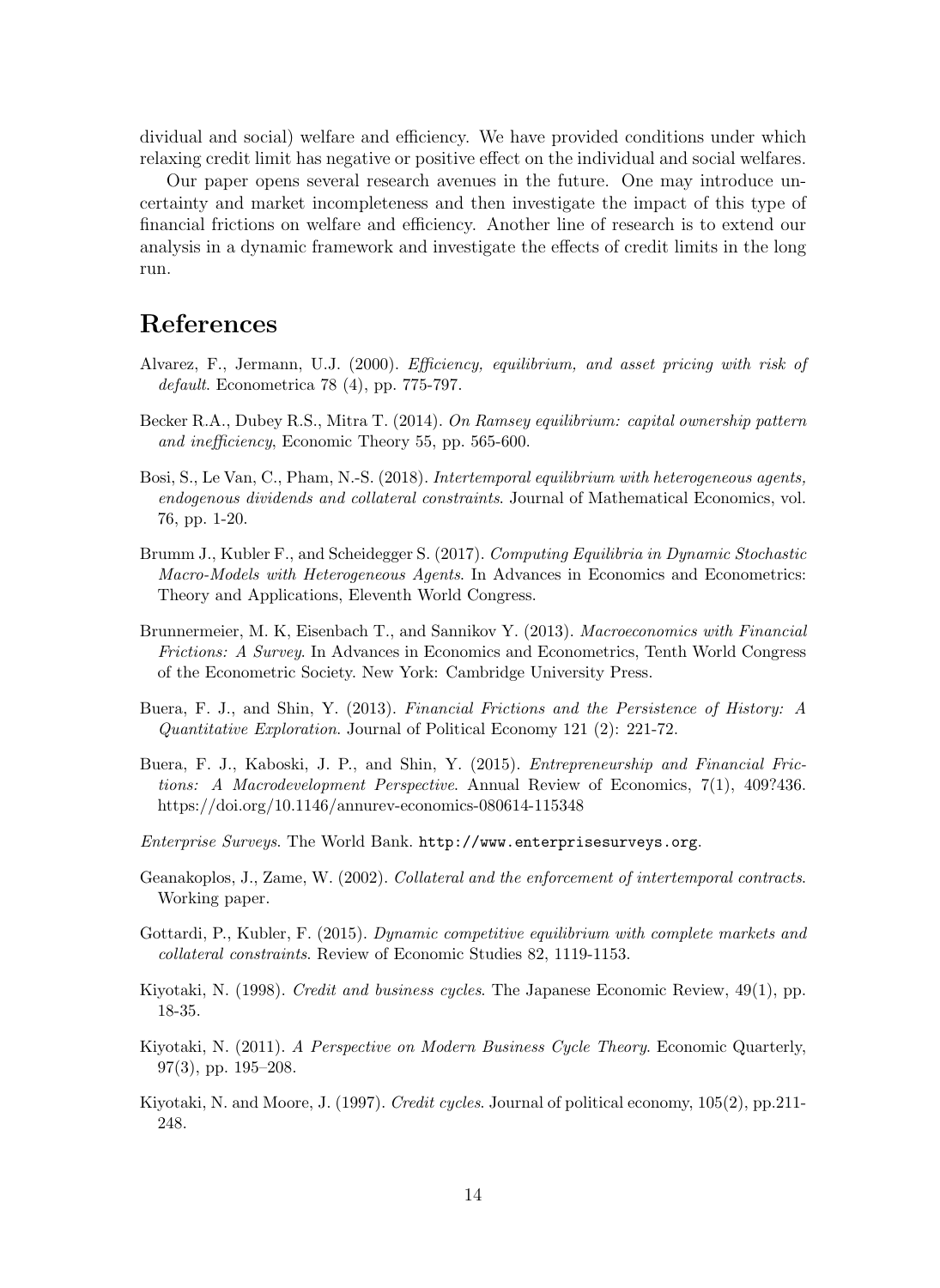- Kocherlakota, N. R. (1992). Bubbles and constraints on debt accumulation. Journal of Economic Theory 57, 245 - 256.
- Malinvaud, E. (1953). Capital accumulation and efficient allocation of resources. Econometrica 21, pp. 233-268.
- Matsuyama, K. (2007). Aggregate Implications of Credit Market Imperfections, in D. Acemoglu, K. Rogoff, and M. Woodford, eds., NBER Macroeconomics Annual 2007, Volume 22.
- Moll, B. (2014). Productivity Losses from Financial Frictions: Can Self-financing Undo Capital Misallocation?. American Economic Review, 104(10), pp. 3186-3221.
- Obiols-Homs, F. (2011). On borrowing limits and welfare. Review of Economic Dynamics, 14(2), pp.279-294.
- Quadrini, V. (2011). Financial frictions in macroeconomic fluctuations. Economic Quarterly 97, p. 209-254.

# A Appendix

Appendix A.1 presents formal proofs for the linear technology case. Appendix A.2 introduces a model with exogenous borrowing limit and compares it with that in the main text. Appendix A.3 provides analysis in a model with Cobb-Douglas technology.

### A.1 Formal proofs - linear technology

#### A.1.1 Proof of Proposition 1

From Lemma 1, we see that, at equilibrium  $Min\{A_1, A_2\} \leq r \leq Max\{A_1, A_2\}$ . Under the assumption 1  $(A_2 < A_1)$ , we thus have  $A_2 \le r \le A_1$ . There are three cases, each having a unique equilibrium described as follows.

1. If  $A_2 = r < A_1$ , Lemma 1 implies that there exists an equilibrium determined by:

$$
k_1 = \frac{r}{r - f_1 A_1} S_1, \quad a_1 = \frac{f_1 A_1}{r - f_1 A_1} S_1
$$

$$
k_2 = S_2 - \frac{f_1 A_1}{r - f_1 A_1} S_1, \quad a_2 = -\frac{f_1 A_1}{r - f_1 A_1} S_1
$$

In this case, agent 2 is the lender and agent 1 is the borrower. We see that  $ra_1 = f_1A_1k_1$ , i.e. the borrowing constraint is satisfied. We need to check the non-negative condition on  $k_1, k_2$ . It is easy to see that  $k_1 \geq 0$ . Then one more condition left to be checked, that is  $k_2 \geq 0$ . This condition is satisfied if and only if

$$
S_2 - \frac{f_1 A_1}{r - f_1 A_1} S_1 \ge 0 \Leftrightarrow f_1 \le \frac{A_2}{A_1} \frac{S_2}{S_1 + S_2}
$$

2. If  $A_2 < r < A_1$ , based on Lemma 1, there exists an equilibrium determined by:

$$
k_1 = \frac{r}{r - f_1 A_1} S_1
$$
,  $k_2 = 0$ ,  $a_1 = \frac{f_1 A_1}{r - f_1 A_1} S_1$ ,  $a_2 = -S_2$ ;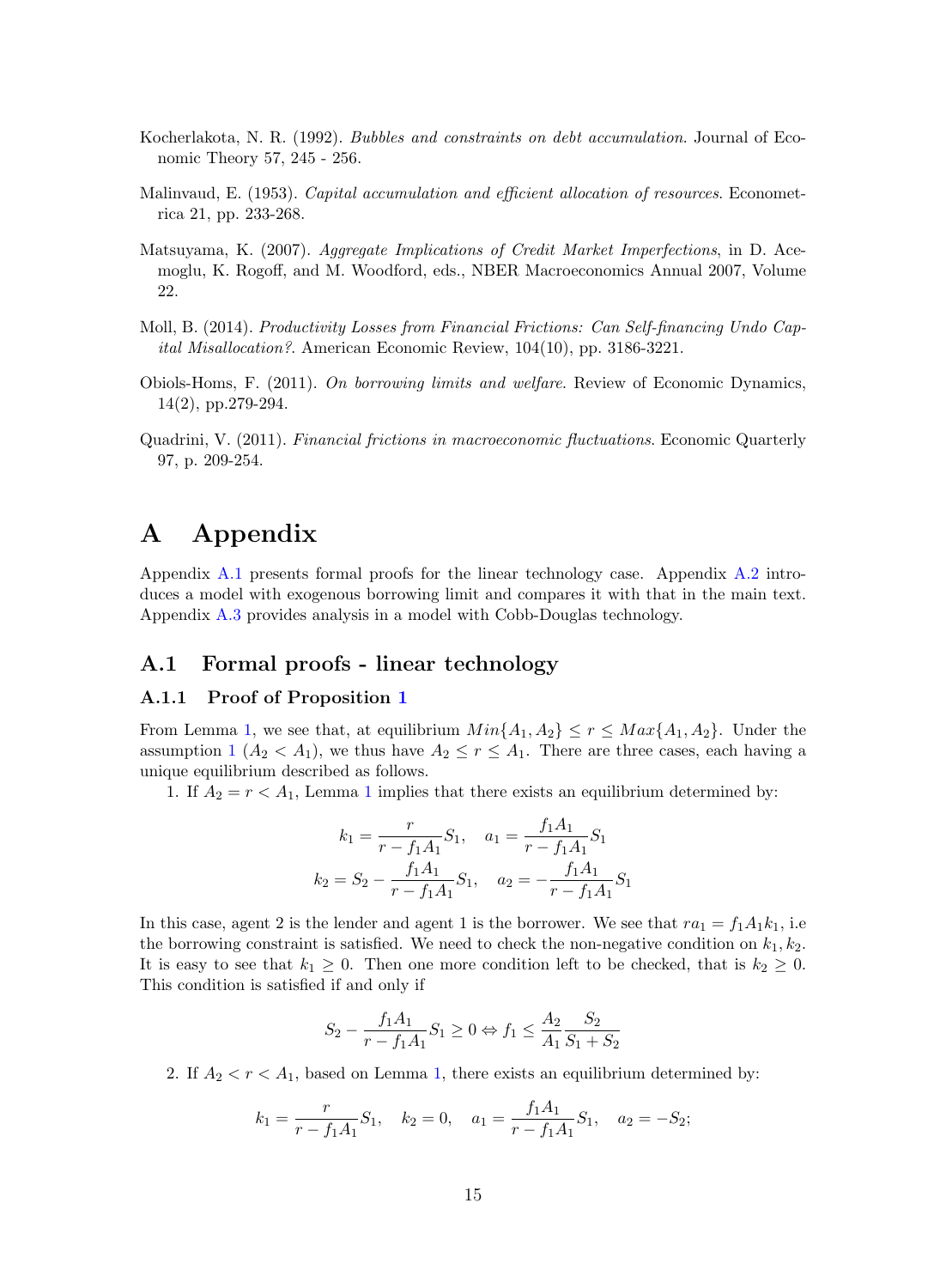The equilibrium interest rate is given by  $\frac{f_1 A_1}{r - f_1 A_1} S_1 = S_2$ . So, we can compute  $r = f_1 A_1 \left(1 + \frac{f_1 A_1}{r - f_1 A_1} \right)$  $S_1$  $\left(S_1\over S_2\right)$ . We see that  $r \in (A_2, A_1)$  if and only if:

$$
A_2 < f_1 A_1 \left( 1 + \frac{S_1}{S_2} \right) < A_1 \Leftrightarrow \frac{A_2}{A_1} \frac{S_2}{S_1 + S_2} < f_1 < \frac{S_2}{S_1 + S_2}.
$$

3. If  $A_2 < r = A_1$ , then there exists an equilibrium determined by  $k_2 = 0, a_2 = -S_2, k_1 =$  $S_1 + S_2, a_1 = S_2$ . In this case, we need to verify the borrowing constraint of the borrower (agent 1):  $ra_1 \n\t\leq f_1A_1k_1$ , or  $A_1a_1 \leq f_1A_1(S_1 + S_2)$ . This condition is satisfied if and only if

$$
S_2 \le f_1(S_1 + S_2) \Leftrightarrow f_1 \le \frac{S_2}{S_1 + S_2}
$$

#### A.1.2 Proof of Proposition 3 and Proposition 2

We consider three kinds of utility functions.

1.  $u_i(c_i) = c_i$  for any *i*. We have

$$
\mathcal{W}(f_1) = \gamma_1 c_1 + \gamma_2 c_2 = \begin{cases} \gamma_1 A_1 S_1 \frac{A_2 - f_1 A_2}{A_2 - f_1 A_1} + \gamma_2 A_2 S_2 & \text{if } f_1 \le f_1^*\\ \gamma_1 A_1 (S_1 + S_2) + (\gamma_2 - \gamma_1) f_1 A_1 (S_1 + S_2) & \text{if } f_1^* < f_1 \le f_1^* \end{cases}
$$

If  $f_1 \n\t\leq f_1^*$ , then  $\mathcal{W}(f_1)$  is an increasing function in  $f_1$ .

If  $f_1^* < f_1 \leq f_1^{**}$ , then  $W(f_1)$  is increasing in  $f_1$  if and only if  $\gamma_1 \leq \gamma_2$ , and decreasing in  $f_1$  otherwise.

2.  $u_i(c_i) = \frac{c_i^{1-\sigma}}{1-\sigma}$  for any i, where  $\sigma \in (0,1)$ . In this case, we have

$$
\mathcal{W}(f_1) = \begin{cases} \gamma_1 \frac{\left(A_1 S_1 \frac{A_2 - f_1 A_2}{A_2 - f_1 A_1}\right)^{1 - \sigma}}{1 - \sigma} + \gamma_2 \frac{(A_2 S_2)^{1 - \sigma}}{1 - \sigma} & \text{if } f_1 \le f_1^* \\ \gamma_1 \frac{\left(A_1 (1 - f_1)(S_1 + S_2)\right)^{1 - \sigma}}{1 - \sigma} + \gamma_2 \frac{\left(f_1 A_1 (S_1 + S_2)\right)^{1 - \sigma}}{1 - \sigma} & \text{if } f_1^* < f_1 \le f_1^{**} \end{cases}
$$

If  $f_1 \n\t\leq f_1^*$ , then  $W(f_1)$  is increasing in  $f_1$ . If  $f_1^* < f_1 \leq f_1^{**}$ , then:

$$
\mathcal{W}(f_1) = \gamma_1 \frac{\left(A_1(1 - f_1)(S_1 + S_2)\right)^{1 - \sigma}}{1 - \sigma} + \gamma_2 \frac{\left(f_1 A_1 (S_1 + S_2)\right)^{1 - \sigma}}{1 - \sigma}
$$

$$
\mathcal{W}'(f_1) = \left[\gamma_2 f_1^{-\sigma} - \gamma_1 (1 - f_1)^{-\sigma}\right] \left(A_1 (S_1 + S_2)\right)^{1 - \sigma}
$$

We consider following sub-cases:

- $f_1^{**} < x_2$ , then  $W(f_1)$  is an increasing function in  $f_1$  for all  $f_1 \in (f_1^*, f_1^{**})$ .
- $f_1^* > x_2$ , then  $W(f_1)$  is a decreasing function in  $f_1$  for all  $f_1 \in (f_1^*, f_1^{**}).$
- $f_1^* < x_2 < f_1^{**}$ , then  $W(f_1)$  is increasing in  $f_1$  for  $f_1 \in (f_1^*, x_2)$  and decreasing in  $f_1$  for  $f_1 \in (x_2, f_1^{**}).$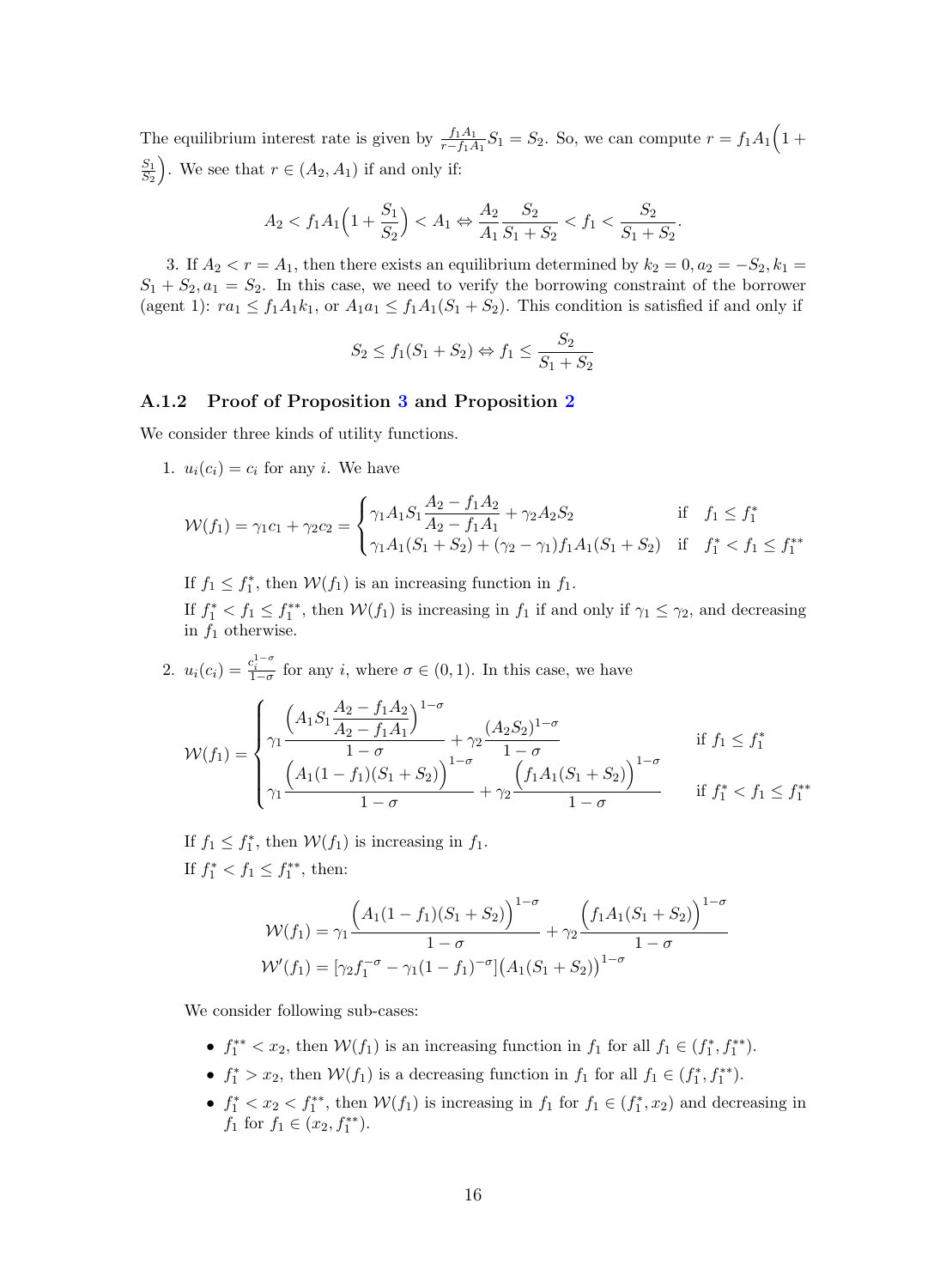To sum up, we have that:

- If  $f_i^{**} \leq x_2$ , then  $W(f_1)$  is increasing in  $f_1$ .
- If  $f_1^* < x_2 \leq f_i^{**}$ , then  $W(f_1)$  is increasing in  $f_1$  for  $f_1 \in [0, x_2]$  and decreasing in  $f_1$  for  $f_1 \in (x_2, f_i^{**}).$
- If  $f_1^* \ge x_2$ , then  $W(f_1)$  is increasing in  $f_1$  for  $f_1 \in (0, f_1^*)$  and is decreasing in  $f_1$ for  $f_1 \in (f_1^*, f_1^{**})$
- 3. If  $u_i(c_i) = ln(c_i)$  for any i. In this case, we have

$$
\mathcal{W}(f_1) = \begin{cases} \gamma_1 ln\Big(A_1 S_1 \frac{A_2 - f_1 A_2}{A_2 - f_1 A_1}\Big) + \gamma_2 ln(A_2 S_2) & \text{if } f_1 \le f_1^*\\ \gamma_1 ln\big(A_1 (1 - f_1)(S_1 + S_2)\big) + \gamma_2 ln\big(f_1 A_1 (S_1 + S_2)\big) & \text{if } f_1^* < f_1 \le f_1^{**} \end{cases}
$$

If  $f_1 \leq f_1^*$ , then  $\mathcal{W}(f_1)$  is increasing in  $f_1$ . If  $f_1^* < f_1 \leq f_1^{**}$ , then we have

$$
\mathcal{W}'(f_1) = \frac{\gamma_2}{f_1} - \frac{\gamma_1}{(1 - f_1)} = \frac{\gamma_2 - f_1(\gamma_1 + \gamma_2)}{f_1(1 - f_1)}
$$

Thus,  $\mathcal{W}'(f_1) > 0$  if  $f_1 < x_2 \equiv x_2$  and  $\mathcal{W}'(f_1) < 0$  if  $f_1 > x_2$ . We consider following cases:

- $f_1^{**} \leq x_2$ , then  $W(f_1)$  is an increasing function for all  $f_1 \in (f_1^*, f_1^{**})$
- $f_1^* \ge x_2$ , then  $W(f_1)$  is a decreasing function for all  $f_1 \in (f_1^*, f_1^{**})$
- $f_1^* < x_2 < f_1^{**}$ , then  $W(f_1)$  is an increasing function in  $(f_1^*, x_2)$  and decreasing function in  $(x_2, f_1^{**})$

To sum up, we have that:

- If  $f_1^{**} \leq x_2$ , then  $W(f_1)$  is increasing in  $f_1$ .
- If  $f_1^* < x_2 < f_1^{**}$ , then  $W(f_1)$  is increasing in  $f_1$  for  $f_1 \in [0, \gamma_2]$  and decreasing in  $f_1$  for  $f_1 \in (\gamma_2, f_1^{**})$ .
- If  $f_1^* < x_2$ , then  $W(f_1)$  is increasing in  $f_1$  for  $f_1 \in [0, f_1^*]$  and decreasing in  $f_1$  for  $f_1 \in (f_1^*, f_1^{**}).$

### A.2 A model with exogenous borrowing limit

To provide a sharper comparison in terms of equilibrium outcomes between our model and the setup with exogenous borrowing limit, we replace constraint (1c) by  $a_i \leq \bar{a}_i$ . The problem of agent i now becomes

$$
(Q_i): \quad \pi_i = \max_{(k_i, a_i)} [F_i(k_i) - ra_i] \text{ subject to: } 0 \le k_i \le S_i + a_i \tag{A.1a}
$$

and 
$$
a_i \le \bar{a}_i
$$
. (A.1b)

Recall that in the problem  $(P_i)$  with credit constraint (1c), the bound of  $a_i$  depends on the future value of the investment project and on the interest rate. Consequently, agent  $i$ cannot borrow if her project is not productive. By contrast, under exogenous borrowing limit setup (the problem  $(Q_i)$ ), agent i can always borrow an amount  $\bar{a}_i$  whether she has a project or not.

Notice that  $a_i \geq -S_i \ \forall i$ . At optimal, we must have  $k_i = S_i + a_i$ . Then,  $\pi_i = A_i S_i + (A_i$  $r)a_i$ . Consequently, we obtain the following result which is similar to Lemma 1.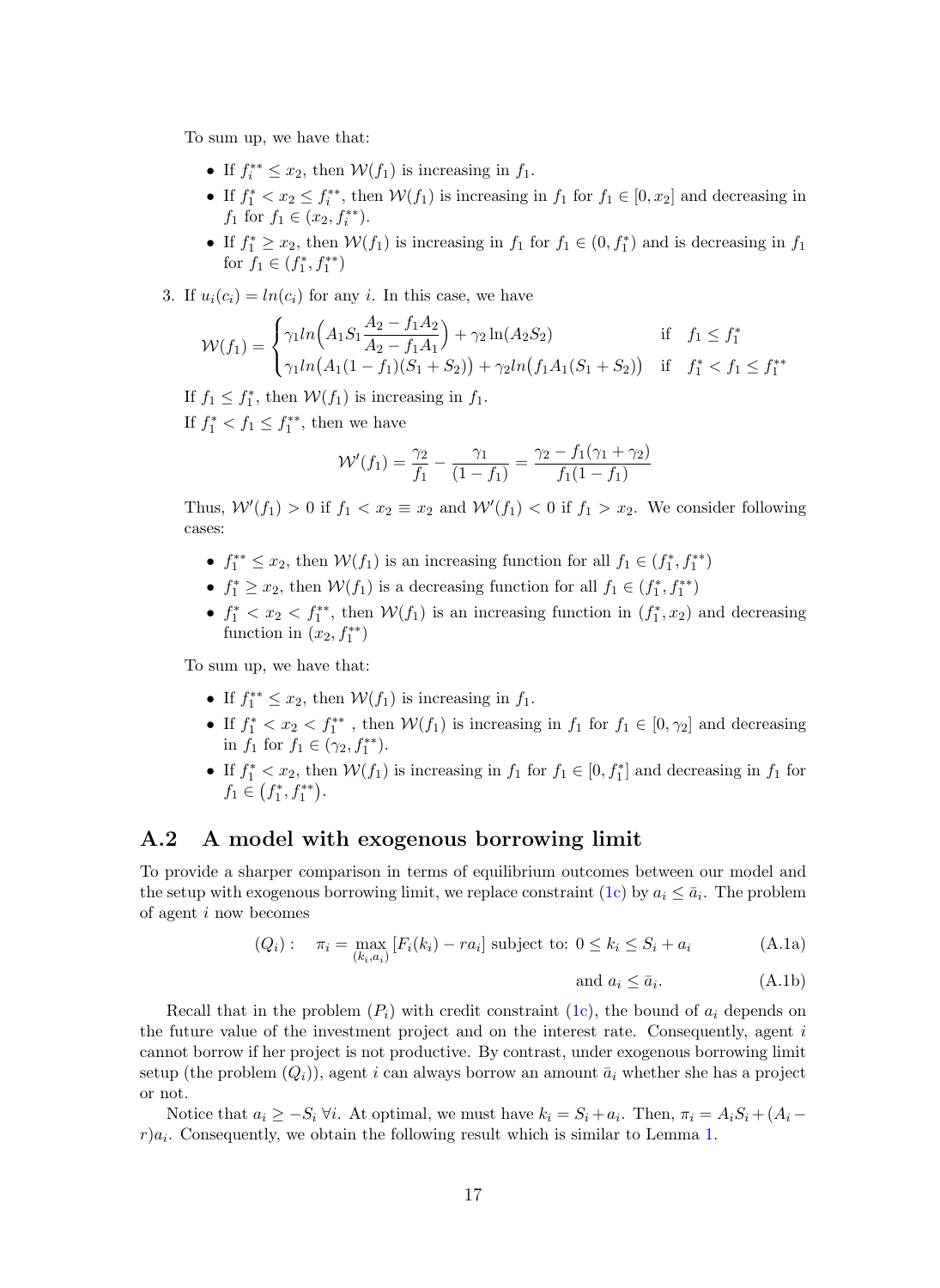**Lemma 2** (individual problem). The solution of the problem  $(Q_i)$  is given by the following.

- 1. If  $A_i < r$ , then agent i does not produce goods and invest all her wealth in the financial market:  $k_i = 0, a_i = -S_i$ .
- 2. If  $A_i > r$ , then agent i borrows from the financial market and the borrowing constraint is binding:  $a_i = \bar{a}_i, k_i = S_i + \bar{a}_i$ .
- 3. If  $A_i = r$ , then the solutions for the agent's problem include all sets  $(k_i, a_i)$  such that  $-S_i \leq a_i \leq \bar{a}_i$  and  $k_i = a_i + S_i$ .

Notice that, in each case, the allocation does not depend on the interest rate. This is the main difference between this model and one with credit constraint.

**Proposition 5** (general equilibrium with two agents). Assume that there are two agents with production function  $F_i(k) = A_i k_i \ \forall i$  and  $A_1 > A_2$ .

- 1. If  $S_2 > \bar{a}_1$ , then  $r = A_2$ .
- 2. If  $S_2 = \bar{a}_1$ , then any  $r \in [A_2, A_1]$  is an equilibrium interest rate. Equilibrium indeterminacy arises.
- 3. If  $S_2 < \bar{a}_1$ , then  $r = A_1$ . (High borrowing limit  $\bar{a}_1$ .)

Proof. See Appendix A.2.1 below.

According to Proposition 5, we can compute individual consumptions and the aggregate

 $\Box$ 

$$
Y = \begin{cases} A_2S_2 + A_1S_1 + (A_1 - A_2)\bar{a}_1 & \text{if } \bar{a}_1 < S_2 \\ A_1S & \text{if } \bar{a}_1 \geq S_2 \end{cases}
$$
  

$$
c_2 = \begin{cases} A_2S_2 & \text{if } \bar{a}_1 < S_2 \\ r\bar{a}_1 & \text{if } \bar{a}_1 = S_2 \\ A_1S_2 & \text{if } \bar{a}_1 \geq S_2 \end{cases} \text{ and } c_1 = \begin{cases} A_1S_1 + (A_1 - A_2)\bar{a}_1 & \text{if } \bar{a}_1 < S_2 \\ A_1S_1 + (A_1 - r)\bar{a}_1 & \text{if } \bar{a}_1 = S_2 \\ A_1S_1 & \text{if } \bar{a}_1 \geq S_2 \end{cases}
$$

where  $r \in [A_2, A_1]$ .

There are two main differences between the model with exogenous borrowing limits and that with credit constraints (1c).

- According to Proposition 5, multiple equilibria arises (but it is not totally generic because it only happens when  $\bar{a}_1 = S_2$ . However, our model with credit constraint (1c) has a unique equilibrium.
- Both individual consumptions are increasing in exogenous borrowing limits  $\bar{a}_1$ . However, our model with credit constraint (1c), the consumption of borrower has an inverted U–sharp form and that of lender is increasing in credit limit. The intuition is that the borrowing amount that an agent can borrow are exogenous in the problem  $(Q_i)$  while it is endogenous and depends on the interest rate r in the problem  $(P_i)$  with credit constraint (1c).

These points suggest that the forms of borrowing constraints (credit constraint or exogenous borrowing limit) matter for the equilibrium analysis.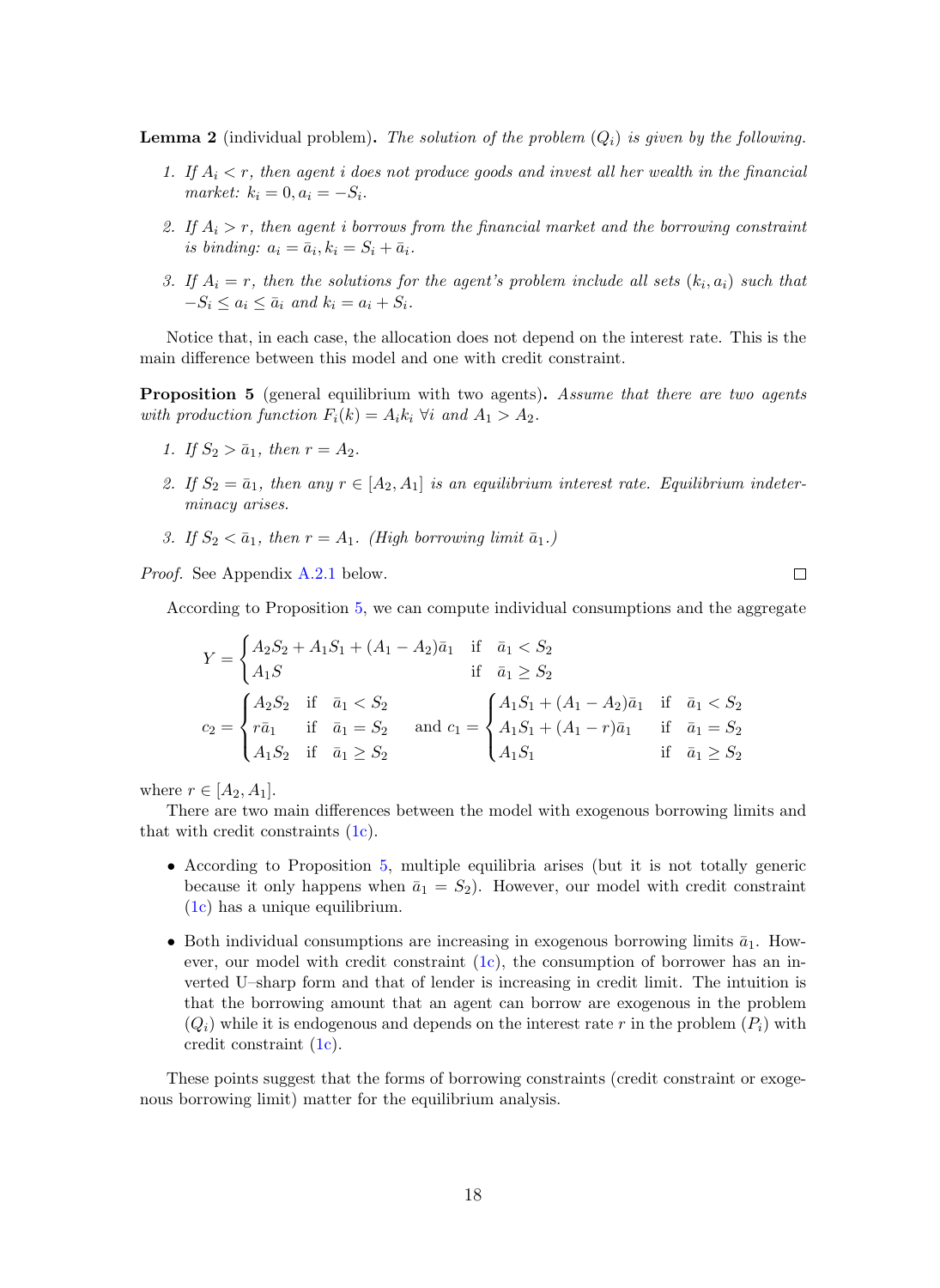#### A.2.1 Proof of Proposition 5

Since  $\sum_i a_i = 0$ , Lemma 2 implies that  $r \in [A_2, A_1]$ .

If  $r = A_2$ , then  $r < A_1$  which implies that  $a_1 = \bar{a}_1$  and  $k_1 = S_1 + \bar{a}_1$ . By using market clearing condition, we have  $a_2 = -\bar{a}_1$ , and hence  $k_2 = S_2 - \bar{a}_1$ . Therefore, we need condition  $S_2 - \bar{a}_1 \geq 0.$ 

If  $r = A_1$ , then  $r > A_2$  which implies that  $k_2 = 0$ ,  $a_2 = -S_2$ . By using market clearing condition, we have  $a_1 = S_2$ , and hence  $k_1 = S_1 + S_2$ . We also need  $a_1 \leq \bar{a}_1$ , i.e.,  $S_2 \leq \bar{a}_1$ .

If  $r \in (A_2, A_1)$ , then  $a_1 = \bar{a}_1$  and  $k_1 = S_1 + \bar{a}_1$ . By using market clearing condition, we have  $a_2 = -\bar{a}_1$ , and hence  $k_2 = S_2 - \bar{a}_1$ . However,  $A_2 < r$  implies that  $k_2 = 0$ . Therefore, we need condition  $S_2 - \bar{a}_1 = 0$ .

It is easy to verify that if  $S_2 - \bar{a}_1 = 0$ , then any  $r \in [A_2, A_1]$  is an equilibrium interest rate. In this case, we have

$$
c_2 = A_2 k_2 - r a_2 = A_2 S_2 + (A_2 - r) a_2 = r S_2 \tag{A.2}
$$

$$
c_1 = A_1 k_1 - r a_1 = A_1 S_1 + (A_1 - r) a_1 = A_1 S_1 + (A_1 - r) S_2.
$$
 (A.3)

Notice that  $c_1$  is decreasing in r.

Multiple equilibria arises but it is not totally generic because we need  $S_2 = \bar{a}_1$ .

#### A.3 A model with Cobb-Douglas technology

In this section, we complement our analysis in the main text by presenting the equilibrium analysis when technologies have Cobb-Douglas form (all formal proofs in this section are presented in the online appendix.) Our main insights do not change.

Assume that  $F_i(k) = A_i k^{\alpha} \ \forall i$ , the problem  $(P_i)$  becomes:

$$
(P_i^{IC}): \quad c_i = \max_{k_i, a_i} \left[ A_i k_i^{\alpha} - r a_i \right] \text{ subject to : } \quad 0 \le k_i \le S_i + a_i \tag{A.4}
$$

and 
$$
ra_i \leq f_i A_i k_i^{\alpha}
$$
 (A.5)

 $\Box$ 

#### A.3.1 Partial equilibrium

Lemma 3. The solutions for the maximization problem of agent i with Cobb-Glass technology and collateral constrains are described in the following cases:

- 1. If  $\left(\frac{r}{\cos 4r^2}\right)$  $\frac{r}{\alpha A_i S_i^{\alpha-1}}$   $\frac{1}{1-\alpha}$  +  $\frac{f_i}{\alpha} \leq 1$ , then the borrowing constraint is binding. In this case, we have  $k_i^{1-\alpha} - \frac{S_i}{k_i^{\alpha}} = \frac{f_i A_i}{r}$  and  $a_i = k_i - S_i$ .
- 2. If  $\left(\frac{r}{\alpha A_i S^{\alpha-1}}\right)^{\frac{1}{1-\alpha}} + \frac{f_i}{\alpha} > 1$  then the credit constraint is not binding. In this case, we  $\alpha A_i S_i^c$ have  $k_i = \left(\frac{\alpha A_i}{r}\right)^{\frac{1}{1-\alpha}}$  and  $a_i = k_i - S_i$ . Agent i lends if  $r \geq \alpha A_i S_i^{\alpha-1}$ , and borrows if  $r < \alpha A_i S_i^{\alpha - 1}$ .

Proof. See Appendix B.1.

From Lemma 3, we see that when the credit limit is sufficiently hight, i.e,  $f_i > \alpha$ , then constraint is not binding, the capital use  $k_i$  of each agent depends on A and  $\alpha$ . The more interesting case is when the credit limit is low, i.e,  $f_i < \alpha$ , then the credit constraint is binding when  $\alpha A_i S_i^{\alpha-1}$  is high enough. The intuition is that, the higher productive the agent is, the more he would like to borrow from the financial market. When the productivity is sufficiently high, the credit constraint binds.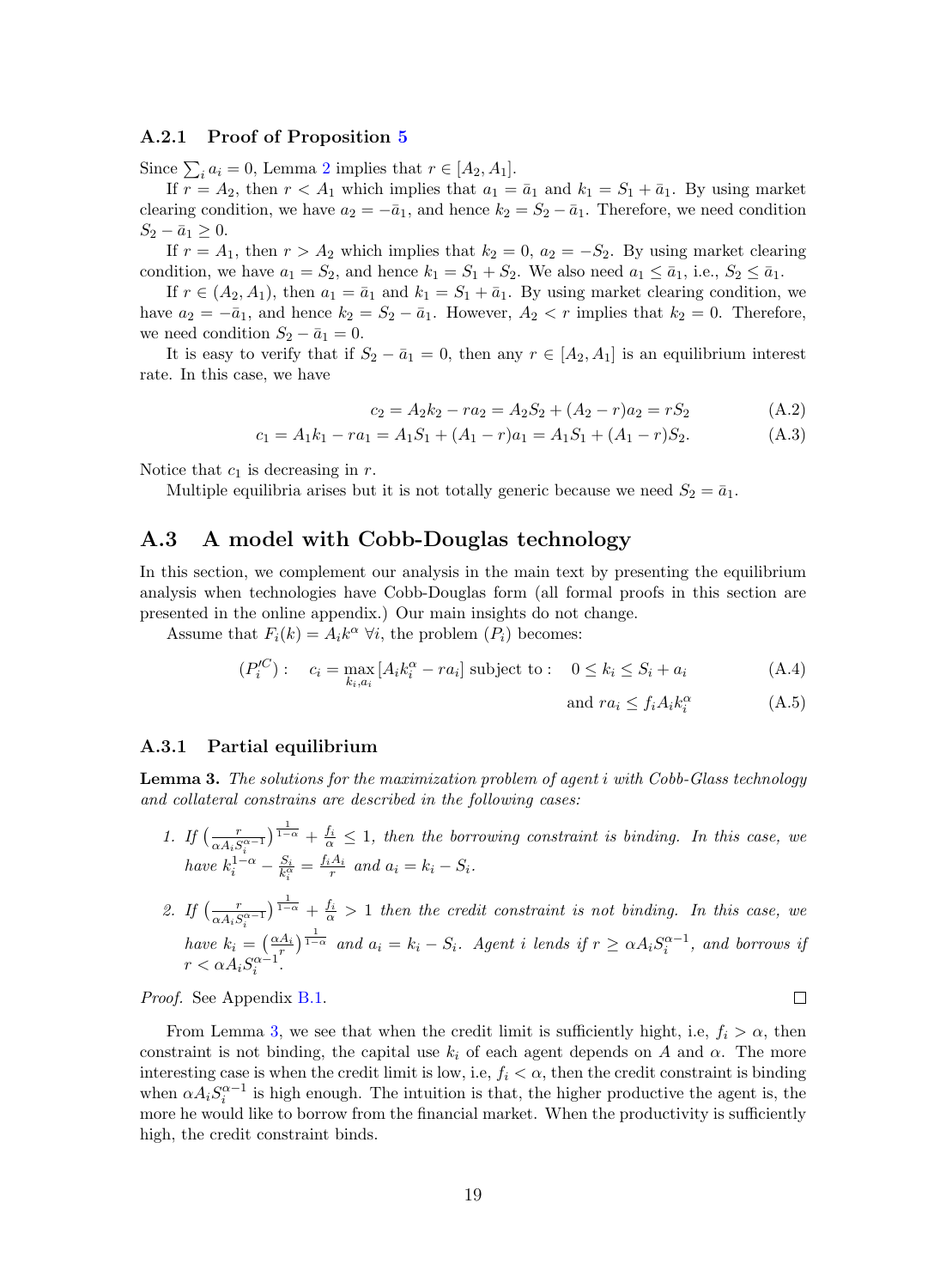Assume that  $\alpha A_i S_i^{\alpha-1} > r$  (this condition is satisfied if the TFP  $A_i$  is high enough). According to the Lemma 3, the credit constraint is binding if and only if the credit limit is lower than a critical threshold,  $\bar{f}$ , determined by

$$
\bar{f}=\alpha\Big(1-\big(\frac{r}{\alpha A_iS_i^{\alpha-1}}\big)^{\frac{1}{1-\alpha}}\Big)
$$

 $\bar{f}$  is decreasing in the interest rate r and the initial wealth  $S_i$  but increasing in the TFP  $A_i$ .

#### A.3.2 General equilibrium

It is easy to obtain the equilibrium when there is no credit constraint.

Lemma 4 (equilibrium without credit constraints). With Cobb-Douglass production function and no credit constraints, there exists a unique equilibrium determined by:

$$
Interest\ rate: \ r = \bar{r} \equiv \frac{\alpha \left(A_1^{\frac{1}{1-\alpha}} + A_2^{\frac{1}{1-\alpha}}\right)^{1-\alpha}}{(S_1 + S_2)^{1-\alpha}}
$$
\n
$$
Allocation: \ k_i = \left(\frac{\alpha A_i}{r}\right)^{\frac{1}{1-\alpha}} = \frac{A_i^{\frac{1}{1-\alpha}}}{A_1^{\frac{1}{1-\alpha}} + A_2^{\frac{1}{1-\alpha}}} (S_1 + S_2), \quad a_i = k_i - S_i
$$

At equilibrium, agent i borrows if and only if his lowest marginal productivity in autarky  $(\alpha A_i S_i^{\alpha-1})$  is greater than the other's.

The aggregate output and consumption of each agent are:

$$
Y = \bar{Y} \equiv (S_1 + S_2)^{\alpha} \Big( (A_1)^{\frac{1}{1-\alpha}} + (A_2)^{\frac{1}{1-\alpha}} \Big)^{1-\alpha}
$$
  

$$
c_1 = \bar{c}_1 \equiv \left( \frac{S_1 + S_2}{A_1^{\frac{1}{1-\alpha}} + A_2^{\frac{1}{1-\alpha}}} \right)^{\alpha} A_1^{\frac{1}{1-\alpha}} - \frac{\alpha (A_1^{\frac{1}{1-\alpha}} S_2 - A_2^{\frac{1}{1-\alpha}} S_1)}{(S_1 + S_2)^{1-\alpha} (A_1^{\frac{1}{1-\alpha}} + A_2^{\frac{1}{1-\alpha}})^{\alpha}}
$$
  

$$
c_2 = \bar{c}_2 \equiv \left( \frac{S_1 + S_2}{A_1^{\frac{1}{1-\alpha}} + A_2^{\frac{1}{1-\alpha}}} \right)^{\alpha} A_2^{\frac{1}{1-\alpha}} - \frac{\alpha (A_2^{\frac{1}{1-\alpha}} S_1 - A_1^{\frac{1}{1-\alpha}} S_2)}{(S_1 + S_2)^{1-\alpha} (A_1^{\frac{1}{1-\alpha}} + A_2^{\frac{1}{1-\alpha}})^{\alpha}}
$$

Notice that, if  $f_i > \alpha$  for any i, then credit constraint of each agent does not bind and hence the equilibrium in the credit-constrained economy coincides with that in the economy without credit constraints.

Let us denote

$$
\bar{r}_i \equiv \alpha A_i S_i^{\alpha - 1} \left( 1 - \frac{f_i}{\alpha} \right)^{1 - \alpha}, \quad \hat{r}_2 \equiv \alpha A_2 S_2^{\alpha - 1}
$$

The following result figures out all possible equilibria.

Proposition 6 (general equilibrium with credit constraints). Without loss of generality, we assume that  $\bar{r}_1 > \bar{r}_2$ . At equilibrium, agent i borrows if and only if his lowest marginal productivity in autarky  $(\alpha A_i S_i^{\alpha-1})$  is greater than the other's. Moreover, we have:

1. If  $\bar{r} > r_1$ , or equivalently

$$
\frac{A_1^{\frac{1}{1-\alpha}} + A_2^{\frac{1}{1-\alpha}}}{A_1^{\frac{1}{1-\alpha}}} \frac{S_1}{S_1 + S_2} + \frac{f_1}{\alpha} > 1
$$
\n(A.6)

then no credit constraint is binding and the equilibrium coincides with that in the economy without credit constraints.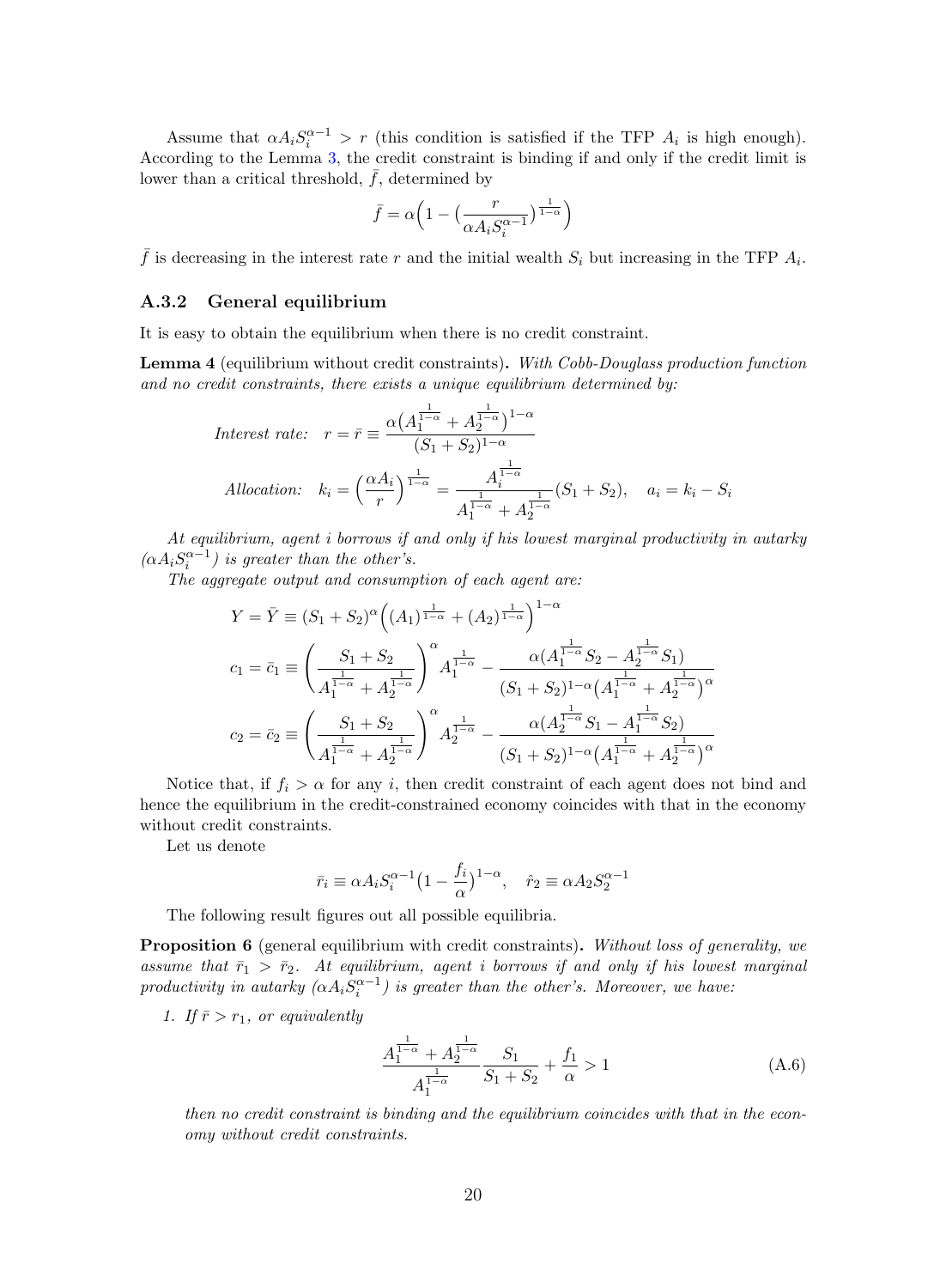2. If  $\bar{r} \leq r_1$ , or equivalently

$$
\frac{A_1^{\frac{1}{1-\alpha}} + A_2^{\frac{1}{1-\alpha}}}{A_1^{\frac{1}{1-\alpha}}} \frac{S_1}{S_1 + S_2} + \frac{f_1}{\alpha} \le 1
$$
\n(A.7)

then there exists an equilibrium whose interest rate is determined by:

$$
f(r) = \left(S_1 + S_2 - \left(\frac{\alpha A_2}{r}\right)^{\frac{1}{1-\alpha}}\right)^{1-\alpha} - \frac{S_1}{\left(S_1 + S_2 - \left(\frac{\alpha A_2}{r}\right)^{\frac{1}{1-\alpha}}\right)^{\alpha}} - \frac{f_1 A_1}{r} = 0 \quad (A.8)
$$

The equilibrium allocation is given by

*Physical capital:* 
$$
k_1^{1-\alpha} - \frac{S_1}{k_1^{\alpha}} = \frac{f_1 A_1}{r}, \quad k_2 = (\frac{\alpha A_2}{r})^{\frac{1}{1-\alpha}}
$$
 (A.9)

Financial asset:  $a_1 = k_1 - S_1$ ,  $a_2 = k_2 - S_2$ . (A.10)

In this equilibrium,  $r \in (\hat{r}_2, \bar{r})$  and the credit constraint of agent 1 is binding. The aggregate output and consumption of each agent are:

$$
Y = A_1 \left[ S_1 + S_2 - \left( \frac{\alpha A_2}{r} \right)^{\frac{1}{1-\alpha}} \right]^\alpha + A_2 \left( \frac{\alpha A_2}{r} \right)^{\frac{\alpha}{1-\alpha}},
$$
  
\n
$$
c_1 = A_1 \left[ S_1 + S_2 - \left( \frac{\alpha A_2}{r} \right)^{\frac{1}{1-\alpha}} \right]^\alpha - r \left[ S_2 - \left( \frac{\alpha A_2}{r} \right)^{\frac{1}{1-\alpha}} \right],
$$
  
\n
$$
c_2 = A_2 \left( \frac{\alpha A_2}{r} \right)^{\frac{\alpha}{1-\alpha}} + r \left( S_2 - \left( \frac{\alpha A_2}{r} \right)^{\frac{1}{1-\alpha}} \right)
$$

Proof. See Appendix B.2.

With sufficiently high value of  $f_1$  (in the sense that  $(A.6)$  holds), the credit constraint is not binding, and we achieve the same equilibrium outcomes as in the case without credit constraints, which are independent of the value of  $f_1$ . The credit constraint of agent 1 is binding if and only if  $\bar{r} \leq r_1$ , i.e. the interest rate of the economy without friction is lower than the subjective interest rate of agent 1. This happens if  $(1)$   $f_1$  is sufficiently low, and/or (2) agent 1's relative wealth  $S_1/S_2$  is low, and/or (3) agent 1's relative  $A_1/A_2$  is high.

The impact of  $f_1$  on the equilibrium outcomes when the credit constraint binds are summarized in the following result. The economic insights are in the same direction as in the case of linear technology.

**Corollary 2** (interest rate and output). At equilibrium where the credit constraint is binding, the equilibrium interest rate r and the aggregate output are increasing functions of  $f_1$ .

Proof. See Appendix B.3.

 $\Box$ 

 $\Box$ 

Since when the credit constraint of agent 1 binds,  $r \in (\hat{r}_2, \bar{r})$ , we thus have  $f_1 \in (\underline{f}_1, \bar{f}_1)$ in this case, where  $\underline{f}_1 = f_1(\hat{r}_2)$ ,  $f_1 = f_1(\bar{r})$ .

Corollary 3 (consumptions). Consider the case where the credit constraint imposed on the borrower binds.

- 1. The lender's consumption is an increasing function in  $f_1$
- 2. There exist  $\tilde{f}_1$  the borrower's consumption is an increasing function in  $f_1$  for  $f_1 \in$  $(f_1, \tilde{f}_1)$ , and is a decreasing function in  $f_1$  for  $f_1 \in (\tilde{f}_1, \bar{f}_1)$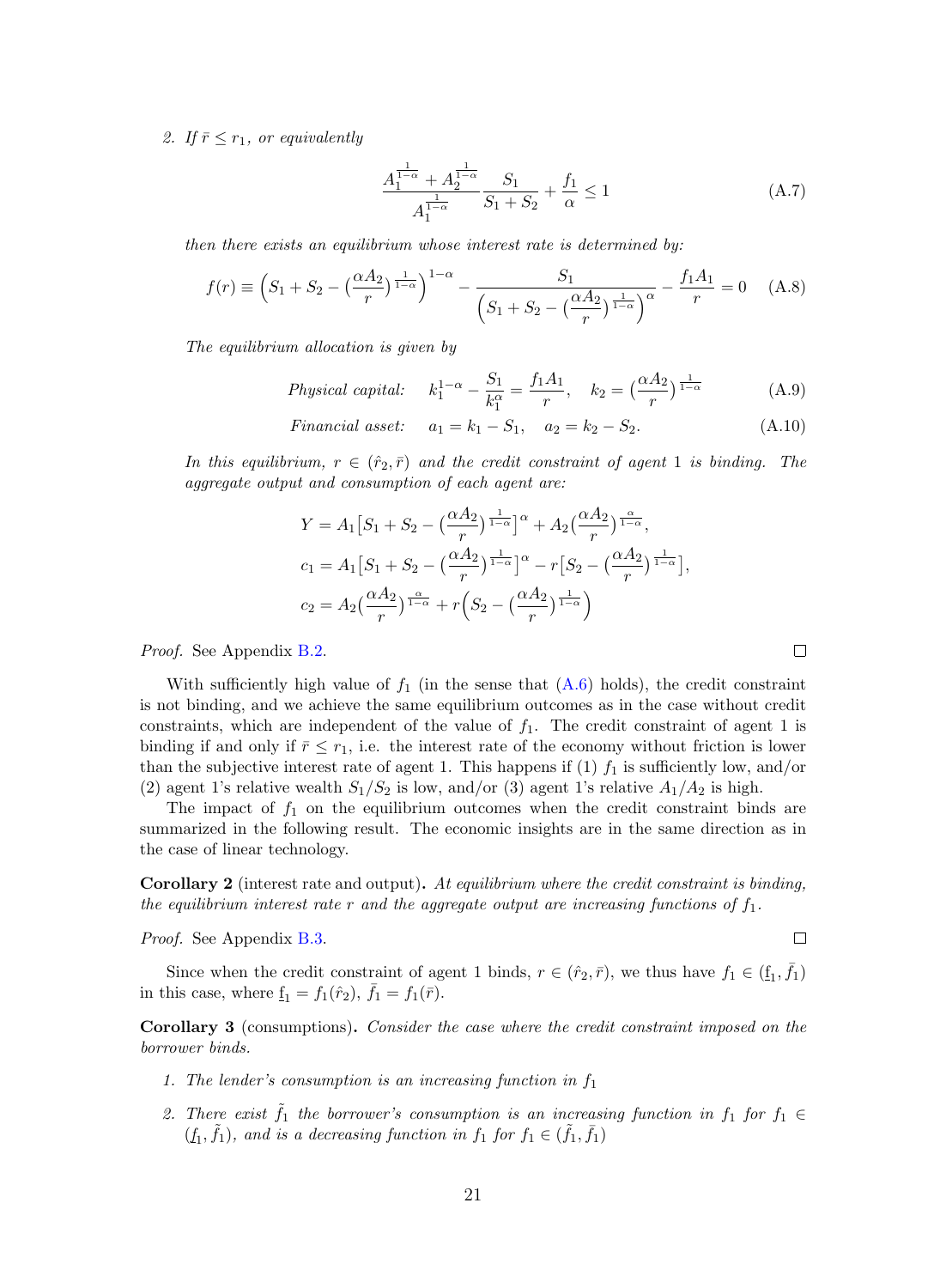Proof. See Appendix B.4.

Corollary 4 (with versus without credit constraints).

- 1. Interest rate under collateral constraints is smaller than or equal to that in an unconstrained economy.
- 2. The lender's consumption under collateral constraints is smaller than or equal to that in an unconstrained economy.
- 3. There exists  $\tilde{f}_1 < \bar{f}_1$  such that the borrower's consumption under collateral constraints is greater than or equal to that in an unconstrained economy at least with  $f_1 \in (\tilde{f}_1 < \bar{f}_1)$
- 4. The aggregate output under collateral constraints is smaller than or equal to that in an unconstrained economy.

Proof. See Appendix B.5.

The following result is a direct consequence of point 4 of Corollary 4.

Corollary 5 (efficiency). The economy with credit constraints is efficient if and only if

$$
\frac{A_1^{\frac{1}{1-\alpha}} + A_2^{\frac{1}{1-\alpha}}}{A_i^{\frac{1}{1-\alpha}}} \frac{S_i}{S_1 + S_2} + \frac{f_i}{\alpha} \ge 1 \ \forall i.
$$
 (A.11)

 $\Box$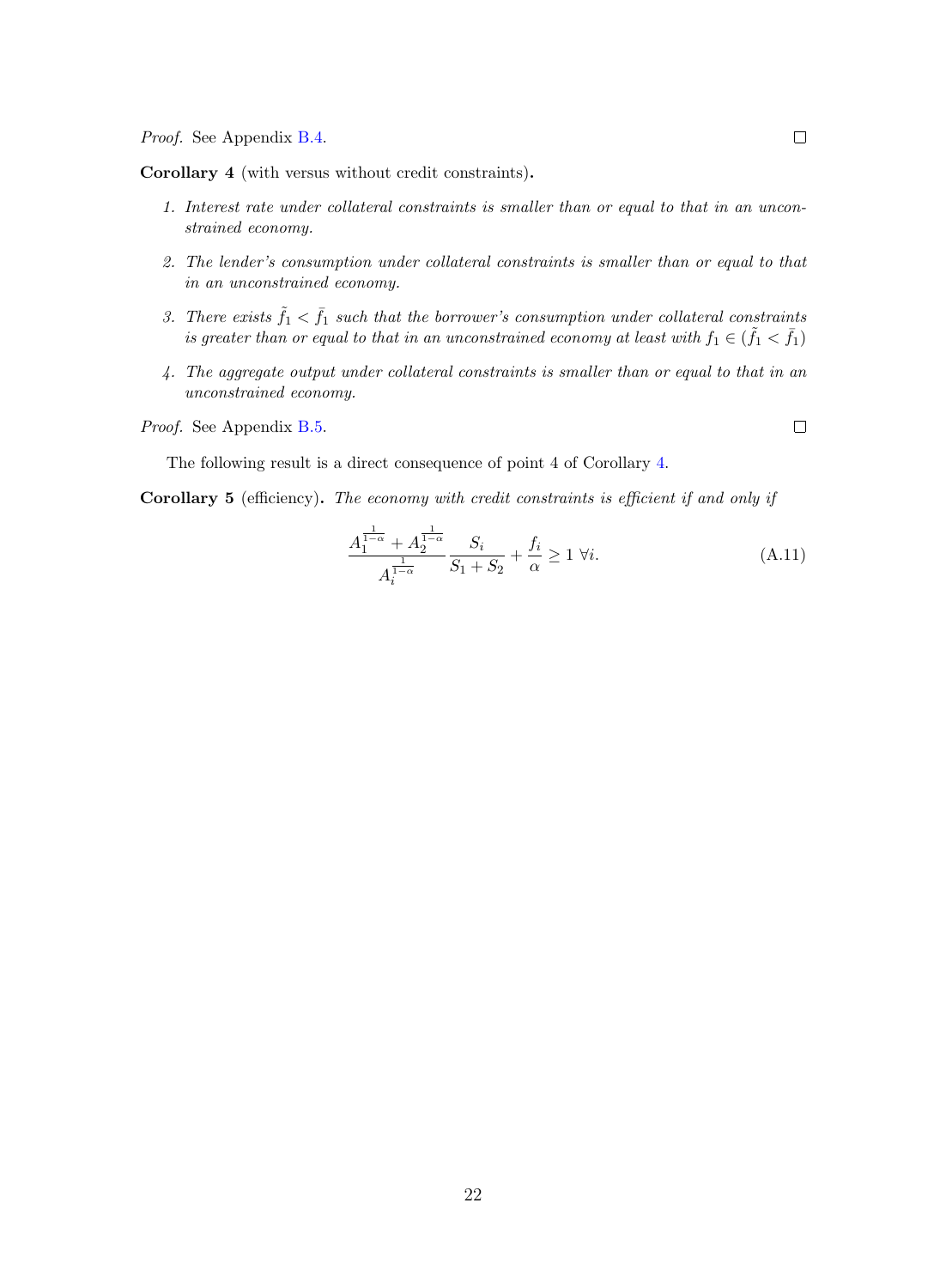# B Online appendix: formal proofs - Cobb-Douglas technology case

### B.1 Proof of Lemma 3

Assume that  $F'(0) = 0$ , then at optimum,  $k_i > 0$ . The Lagrangian function is  $L = A_i k_i^{\alpha}$  –  $ra_i + \lambda_i(s_i + a_i - k_i) + \mu_i(f_i A_i k_i^{\alpha} - ra_i)$ . An allocation  $(k_i, a_i)$  is a solution if and only if there exist  $\lambda_i, \mu_i$  such that

$$
[k_i] : (1 + \mu_i f_i) \alpha A_i k_i^{\alpha - 1} = \lambda_i
$$
  
\n
$$
[a_i] : (1 + \mu_i)r = \lambda_i, \quad \mu_i \ge 0, \text{ and } \mu_i(f_i A_i k_i^{\alpha} - a_i) = 0.
$$

These equations imply that:

$$
\frac{\alpha A_i k_i^{\alpha - 1}}{r} = \frac{1 + \mu_i}{1 + f_i \mu_i} \ge 1
$$
\n(B.1)

**Case 1**: The credit constraint is binding:  $f_i A_i k_i^{\alpha} = ra_i$ . In this case,  $(k_i, a_i)$  is the solutions of the following equations:

$$
k_i^{1-\alpha} - \frac{S_i}{k_i^{\alpha}} = \frac{f_i A_i}{r}
$$
 (B.2)

$$
a_i = k_i - S_i. \tag{B.3}
$$

We see that the left hand-side of the equation  $(B.2)$  is an increasing function in  $k_i$ . And, the left-hand side of  $(B.2)$  goes to  $-\infty$  as  $k_i$  goes to 0. Hence, the equation  $(B.2)$  has a solution such that  $0 < k_i \leq \left(\frac{\alpha A_i}{n}\right)$ r  $\int_{1-\alpha}^{\frac{1}{1-\alpha}}$  if and only if:

$$
\frac{\alpha A_i}{r} - S_i \left(\frac{r}{\alpha A_i}\right)^{\frac{\alpha}{1-\alpha}} \ge \frac{f_i A_i}{r} \Leftrightarrow \left(\frac{r}{\alpha A_i S_i^{\alpha-1}}\right)^{\frac{1}{1-\alpha}} \le 1 - \frac{f_i}{\alpha}.
$$

From (B.2), we see that:  $k_i - S_i = \frac{f_i A_i}{r_i}$  $\frac{d^{i}A_i}{r}k_i^{\alpha} > 0$ . Therefore, in this case, agent *i* is always a borrower. We also see that  $k_i \leq (\frac{\alpha A_i}{n})$ r  $\int_{1-\alpha}^{\frac{1}{1-\alpha}}$  implies that  $\frac{\alpha A_i k_i^{\alpha-1}}{r} \geq 1$ , and therefore  $\mu_i \geq 0$ .

**Case 2:**  $f_i A_i k_i^{\alpha} > r a_i$ . We see that  $\mu_i = 0$ , and hence  $\frac{\alpha A_i k_i^{\alpha-1}}{r} = 1$ , i.e,  $k_i = \left(\frac{\alpha A_i}{r}\right)^{\frac{1}{1-\alpha}}$ . It remains to check that this value of  $k_i$  satisfies the condition:  $f_i A_i k_i^{\alpha} > a_i$ , i.e.,

$$
r\left(\left(\frac{\alpha A_i}{r}\right)^{\frac{1}{1-\alpha}} - S_i\right) < f_i A_i\left(\frac{\alpha A_i}{r}\right)^{\frac{\alpha}{1-\alpha}} \Leftrightarrow \left(\frac{r}{\alpha A_i S_i^{\alpha-1}}\right)^{\frac{1}{1-\alpha}} > 1 - \frac{f_i}{\alpha}.
$$

So, the solution  $(k_i, a_i)$  is given by  $k_i = \left(\frac{\alpha A_i}{n}\right)$  $\int_{0}^{\frac{1}{1-\alpha}}$ ,  $a_i = k_i - S_i$ . In this case, agent i borrows r (i.e  $a_i > 0$ ) if and only if  $\alpha A_i S_i^{\alpha - 1} > r$  and lends if and only if  $\alpha A_i S_i^{\alpha - 1} \le r$ .  $\Box$ 

### B.2 Proof of Proposition 6

Under our assumption  $(\bar{r}_1 > \bar{r}_2)$ , we have that: if  $f_1 > \alpha$ , then  $f_2 < \alpha$ . We consider three cases.

**Case 1:**  $f_1 < \alpha$  and  $f_2 < \alpha$ . Since  $\bar{r}_1 > \bar{r}_2$ , we have

$$
\alpha A_1S_1^{\alpha-1}\big(1-\frac{f_1}{\alpha}\big)^{1-\alpha} > \alpha A_2S_2^{\alpha-1}\big(1-\frac{f_2}{\alpha}\big)^{1-\alpha} \Leftrightarrow \Big(\frac{A_2}{A_1}\Big)^{\frac{1}{1-\alpha}} < \frac{S_2}{S_1}\frac{1-\frac{f_1}{\alpha}}{1-\frac{f_2}{\alpha}}
$$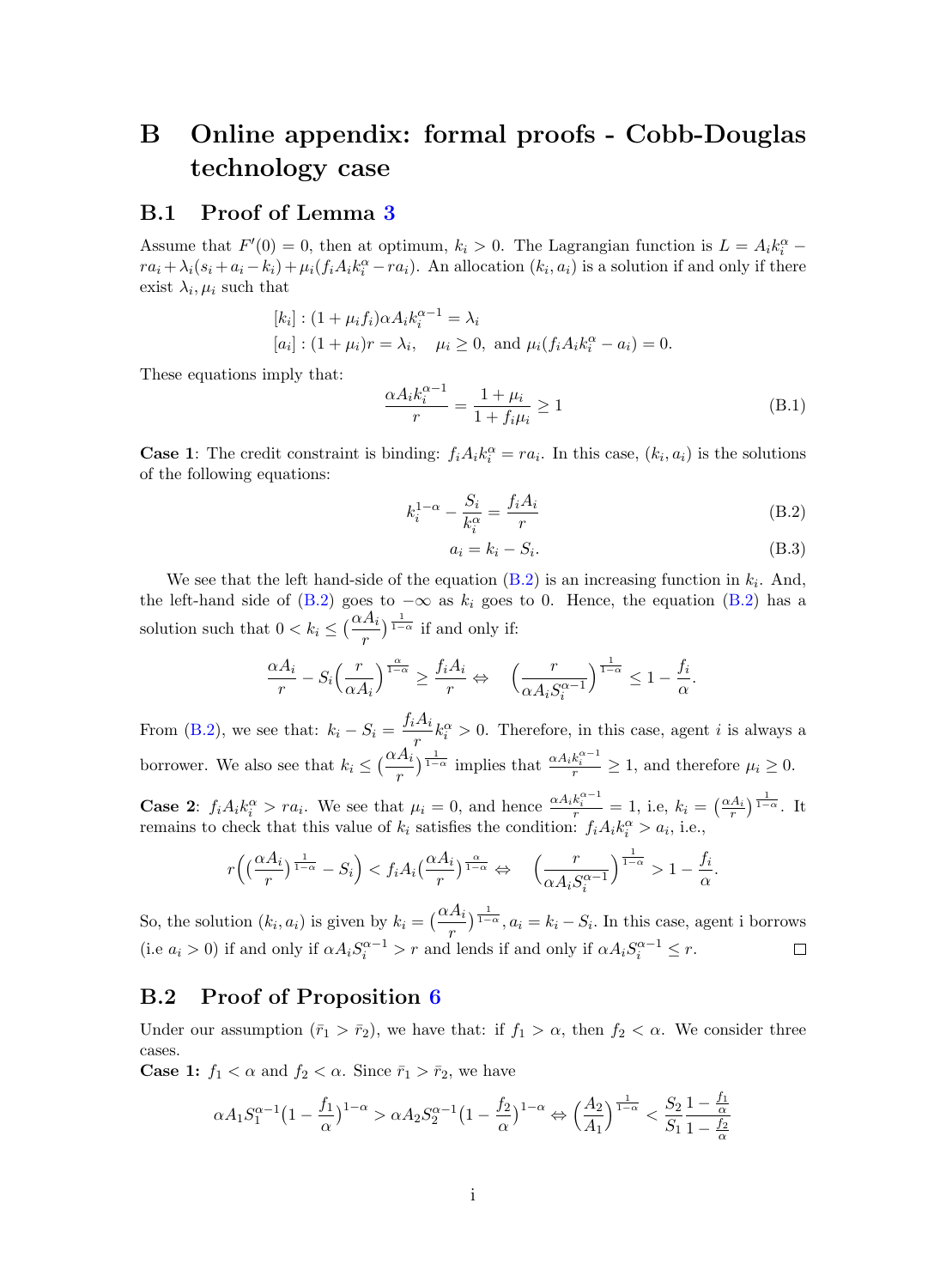Let  $(r, a_1, a_2, k_1, k_2)$  be an equilibrium. There exists an agent whose credit constraint is not binding. According to point 1 in Lemma 3, we have  $r > min(\bar{r}_1, \bar{r}_2) = \bar{r}_2$ . So, we will consider two cases:  $\bar{r}_2 < r \leq \bar{r}_1$  and  $r > \bar{r}_1$ .

**Case 1.1:**  $r > \bar{r}_1$ . According to point 1 in Lemma 3, no credit constraint is binding. Hence, we find the same equilibrium as in the case without credit constraint. However, we have to check that both credit constraints are satisfied, i.e.,  $ra_i \leq f_i A_i k_i^{\alpha}$  for  $i = 1, 2$ . This condition is satisfied if and only if:

$$
\frac{\alpha \left(A_{1}^{\frac{1}{1-\alpha}}+A_{2}^{\frac{1}{1-\alpha}}\right)^{1-\alpha}}{(S_{1}+S_{2})^{1-\alpha}}\Big(\frac{A_{i}^{\frac{1}{1-\alpha}}}{A_{1}^{\frac{1}{1-\alpha}}+A_{2}^{\frac{1}{1-\alpha}}}(S_{1}+S_{2})-S_{i}\Big) \leq f_{i}A_{i}\Big(\frac{A_{i}^{\frac{1}{1-\alpha}}}{A_{1}^{\frac{1}{1-\alpha}}+A_{2}^{\frac{1}{1-\alpha}}}(S_{1}+S_{2})\Big)^{\alpha} \newline \Leftrightarrow (1-\frac{f_{i}}{\alpha})\frac{A_{i}^{\frac{1}{1-\alpha}}}{A_{1}^{\frac{1}{1-\alpha}}+A_{2}^{\frac{1}{1-\alpha}}}\leq \frac{S_{i}}{S_{1}+S_{2}}.
$$

Condition  $r > \bar{r}_i$  is equivalent to:

$$
r = \frac{\alpha \left(A_1^{\frac{1}{1-\alpha}} + A_2^{\frac{1}{1-\alpha}}\right)^{1-\alpha}}{(S_1 + S_2)^{1-\alpha}} > \alpha A_i S_i^{\alpha - 1} \left(1 - \frac{f_i}{\alpha}\right)^{1-\alpha} = \bar{r}_1 \Leftrightarrow \frac{S_i}{S_1 + S_2} > \frac{A_i^{\frac{1}{1-\alpha}}}{A_1^{\frac{1}{1-\alpha}} + A_2^{\frac{1}{1-\alpha}}} \left(1 - \frac{f_i}{\alpha}\right).
$$

Notice that since  $\bar{r}_1 > \bar{r}_2$ , we have  $\frac{S_1}{s}$ A  $\frac{1}{1-\alpha}\left(1-\frac{f_1}{\alpha}\right)$  $\lt -\frac{S_2}{1-\epsilon}$ A  $\frac{\frac{S_2}{1-\alpha}\left(1-\frac{f_2}{\alpha}\right)}{2}$ . So, condition  $\frac{S_1}{A_1^{\frac{1}{1-\alpha}}\left(1-\frac{f_2}{\alpha}\right)}$  $\frac{1}{1-\alpha}\left(1-\frac{f_1}{\alpha}\right)$  $>$  $S_1 + S_2$ A  $\frac{1}{1-\alpha}$  + A  $\frac{1}{1-\alpha}$ implies that  $\frac{S_2}{S_1}$ A  $\frac{1}{1-\alpha}\left(1-\frac{f_2}{\alpha}\right)$  $> -\frac{S_1 + S_2}{1}$ A  $\frac{1}{1-\alpha}$  + A  $\frac{1}{1-\alpha}$ .

**Case 1.2:**  $\bar{r}_2 < r \leq \bar{r}_1$ . According to Lemma 3, agent 1's credit constraint is binding and hence agent 2 is lender. We have  $a_1 = k_1 - S_1$ ,  $a_2 = k_2 - S_2$  and  $k_1^{1-\alpha} - \frac{S_1}{k_1^{\alpha}}$  $\frac{S_1}{k_1^{\alpha}} = \frac{f_1 A_1}{r}$  $\frac{A_1}{r},$  $k_2 = \left(\frac{\alpha A_2}{r}\right)$  $\frac{A_2}{r}$ )<sup>1-α</sup>. The market clearing condition  $k_1 + k_2 = S_1 + S_2$  implies that

$$
k_1 = S_1 + S_2 - \left(\frac{\alpha A_2}{r}\right)^{\frac{1}{1-\alpha}}, \text{ i.e., } k_1 = k_1(r) \equiv S_1 + S_2 - \left(\frac{\alpha A_2}{r}\right)^{\frac{1}{1-\alpha}}
$$
 (B.4)

Since  $k_1^{1-\alpha} - \frac{S_1}{k_1^{\alpha}}$  $\frac{S_1}{k_1^\alpha} = \frac{f_1 A_1}{r}$  $\frac{A_1}{r}$ , we have the following equation determining the equilibrium interest rate

$$
f(r) \equiv \left(S_1 + S_2 - \left(\frac{\alpha A_2}{r}\right)^{\frac{1}{1-\alpha}}\right)^{1-\alpha} - \frac{S_1}{\left(S_1 + S_2 - \left(\frac{\alpha A_2}{r}\right)^{\frac{1}{1-\alpha}}\right)^{\alpha}} - \frac{f_1 A_1}{r} = 0.
$$
 (B.5)

Since  $k_1(r)$  is increasing in r, the function  $f(r)$  is increasing in r. We have  $f(0) = -\infty$ . Let  $r^*$  be defined by  $S_1 + S_2 - \left(\frac{\alpha A_2}{r^*}\right)$  $(\frac{rA_2}{r^*})^{\frac{1}{1-\alpha}} = 0$ . We have  $f(r^*) = +\infty$ . So, the equation  $f(r) = 0$  has a unique solution and this solution is in  $(0, r^*)$ .

We have to now check that (i)  $r \in (\bar{r}_2, \bar{r}_1]$ , and (ii)  $\mu_i \geq 0$ , i.e.,  $\alpha A_1 k_1^{\alpha-1} \geq r$ . Notice that condition  $\bar{r}_1 > \bar{r}$  implies that  $k_1(\bar{r}_1) > 0$ . So, we have  $\bar{r}_2 < \bar{r}_1 < r^*$ .

STEP 1. We firstly prove that  $r > \bar{r}_2$ . We have

$$
k_1(\bar{r}_2) = S_1 + S_2 - \frac{S_2}{1 - \frac{f_2}{\alpha}}.
$$

If  $k_1(\bar{r}_2) \leq 0$  then  $k_1(\bar{r}_2) \leq 0 < k_1(r)$ . This implies that  $\bar{r}_2 < r$ .

If  $k_1(\bar{r}_2) > 0$ , it is easy to see that  $f(k_1(\bar{r}_2)) < 0$ , and hence  $\bar{r}_2 < r$ .

STEP 2. We will prove that  $\alpha A_1 k_1^{\alpha-1} \ge r$  and  $r \le \bar{r}_1$ .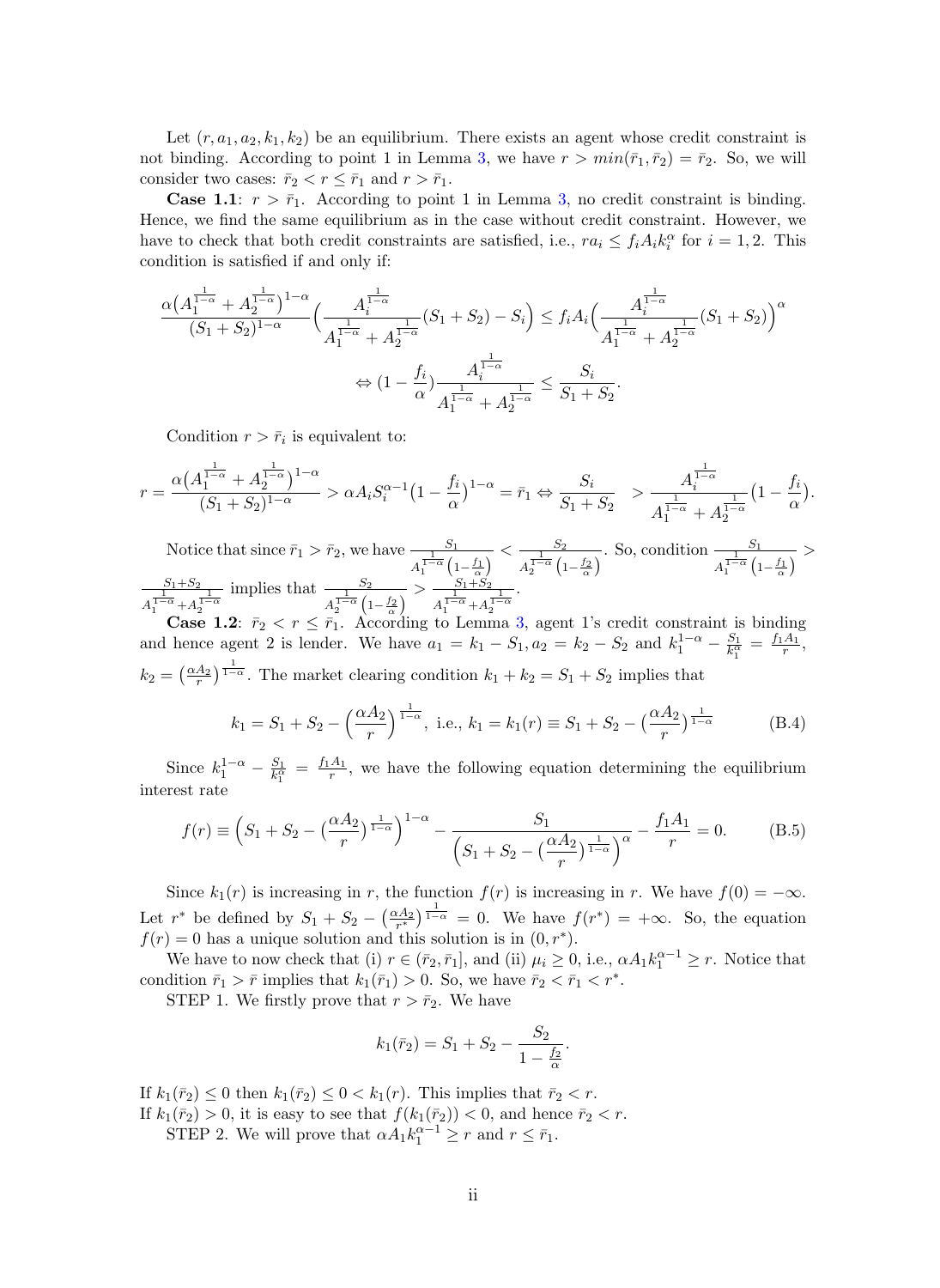We see that  $\alpha A_1 k_1^{\alpha-1} \geq r$  is equivalent to

$$
k_1 = S_1 + S_2 - \left(\frac{\alpha A_2}{r}\right)^{\frac{1}{1-\alpha}} < \left(\frac{\alpha A_1}{r}\right)^{\frac{1}{1-\alpha}} \Leftrightarrow r \leq \bar{r}.
$$

Since  $\bar{r}_1 \geq \bar{r}$ , it is sufficient to prove that  $r \leq \bar{r}$ . We will do so by proving that  $f(\bar{r}) \geq 0$ . One can check that this is equivalent to:

$$
\frac{S_1}{A_1^{\frac{1}{1-\alpha}}(1-\frac{f_1}{\alpha})} \le \frac{S_1+S_2}{A_1^{\frac{1}{1-\alpha}}+A_2^{\frac{1}{1-\alpha}}}.
$$
 (B.6)

We now need to verify that under this condition, there will be an equilibrium mentioned in the part 2 of Proposition 2. We can do so by verifying budget constraints, first-order and market clearing conditions.

It should be noticed that  $r \in (\hat{r}_2, \bar{r}]$  in this case.

**Case 2:**  $f_1 < \alpha < f_2$ . In this case, the credit constraint of agent 2 is non binding, and:

$$
k_2 = \left(\frac{\alpha A_2}{r}\right)^{\frac{1}{1-\alpha}}, \quad a_2 = k_2 - S_2.
$$

**Case 2.1.**  $r \leq \bar{r}_1$ . This condition is satisfied if and only if  $\frac{S_1}{s}$ A  $\frac{1}{1-\alpha}\left(1-\frac{f_1}{\alpha}\right)$  $> -\frac{S_1 + S_2}{1}$ A  $\frac{1}{1-\alpha}$  + A  $\frac{1}{1-\alpha}$ . In this case, the credit constraint of agent 1 is also not binding, we get the same equilibrium outcomes as in the unconstrained model.

**Case 2.2.**  $r > \bar{r}_1$ . Using similar arguments as Case 1.2, we can find that the condition of parameters such that there exists an equilibrium in this case is

$$
\frac{S_1}{A_1^{\frac{1}{1-\alpha}}(1-\frac{f_1}{\alpha})} \le \frac{S_1+S_2}{A_1^{\frac{1}{1-\alpha}}+A_2^{\frac{1}{1-\alpha}}}.
$$

The equilibrium interest rate  $r \in (\hat{r}_2, \bar{r}]$ .

By combining Case 1 and Case 2, we see that:

If  $\frac{S_1}{1}$ A  $\frac{1}{1-\alpha}\left(1-\frac{f_1}{\alpha}\right)$  $> -\frac{S_1 + S_2}{1}$ A  $\frac{1}{1-\alpha}$  + A  $\frac{1}{1-\alpha}$ , no credit constraints bind, and the equilibrium outcomes

coincide with the unconstrained economy.

If  $\frac{S_1}{1}$ A  $\frac{\frac{S_1}{1-\alpha}\left(1-\frac{f_1}{\alpha}\right)}{\frac{1}{A_1^{1-\alpha}}+A_2^{1-\alpha}} \leq \frac{S_1+S_2}{A_1^{1-\alpha}+A_2^{1-\alpha}}$ A  $\frac{1}{1-\alpha}$  + A  $\frac{1}{1-\alpha}$ , credit constraint imposed on the borrower binds, and  $r \in (\hat{r}_2, \bar{r}_1]$ 

**Case 3:**  $f_1 > \alpha$ ,  $f_2 > \alpha$ , then no credit constraint is binding. We obtain the same general equilibrium outcomes as in the unconstrained economy.

Combine all three cases, we can derive results of Proposition 6.

 $\Box$ 

## B.3 Proof of Corollary 2

1. Interes rate. With Cobb-Douglas technology, when the credit constraint binds, and hence the equilibrium interest rate is determined by:

$$
S_2 - \left(\frac{\alpha A_2}{r}\right)^{\frac{1}{1-\alpha}} = \frac{f_1 A_1}{r} \left[S_1 + S_2 - \left(\frac{\alpha A_2}{r}\right)^{\frac{1}{1-\alpha}}\right]^{\alpha}
$$
  

$$
\Leftrightarrow f_1 A_1 = r \left[S_1 + S_2 - \left(\frac{\alpha A_2}{r}\right)^{\frac{1}{1-\alpha}}\right]^{1-\alpha} - S_1 r \left[S_1 + S_2 - \left(\frac{\alpha A_2}{r}\right)^{\frac{1}{1-\alpha}}\right]^{-\alpha}.
$$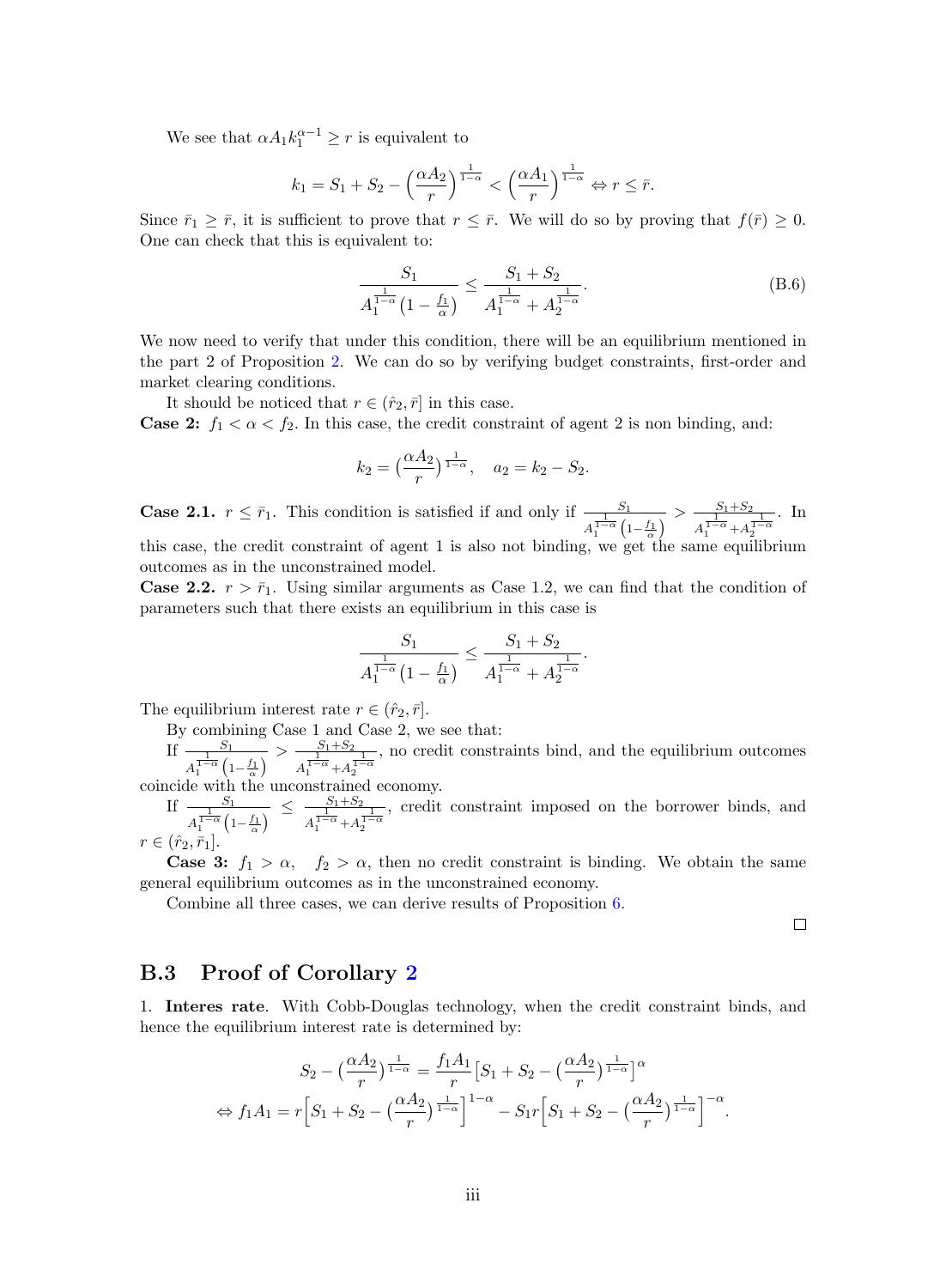Denote  $g(f_1, x) \equiv x\left[S_1 + S_2 - \left(\frac{\alpha A_2}{x}\right)\right]$  $\frac{A_2}{x}\Big)^{\frac{1}{1-\alpha}}$ ]<sup>1- $\alpha$ </sup> -  $S_1x[S_1 + S_2 - (\frac{\alpha A_2}{x})]$  $\left(\frac{A_2}{x}\right)^{\frac{1}{1-\alpha}}$ ]<sup>- $\alpha$ </sup> -  $f_1A_1$ . At equilibrium, we have  $g(f_1, r) = 0$  and we can compute

$$
\frac{\partial g(f_1, r)}{\partial r} = \frac{\frac{\alpha S_1}{1 - \alpha} (\frac{\alpha A_2}{r})^{\frac{1}{1 - \alpha}} + S_2}{S_1 + S_2 - (\frac{\alpha A_2}{r})^{\frac{1}{1 - \alpha}}} \Big[ S_1 + S_2 - (\frac{\alpha A_2}{r})^{\frac{1}{1 - \alpha}} \Big]^{-\alpha} > 0
$$
  

$$
\frac{\partial g(f_1, r)}{\partial f_2} = -A_1 < 0.
$$

By the implicit theorem,  $\frac{dr}{dt}$  $\frac{dr}{df_1} = -\frac{g'(f_1)}{g'(r)}$  $\frac{f'(s)}{g'(r)} > 0$ , i.e, r is an increasing function in  $f_1$ . 2. Output. We have:  $Y = A_1 \left[ S_1 + S_2 - \left( \frac{\alpha A_2}{S_1 + S_2} \right) \right]$ r  $\int^{\frac{1}{1-\alpha}}$ <sup>a</sup> + A<sub>2</sub>( $\frac{\alpha A_2}{a}$ r  $\int_{1-\alpha}^{\alpha}$ . Then:

$$
Y'(r) = \frac{\alpha}{1-\alpha} \left(\frac{\alpha A_2}{r}\right)^{\frac{1}{1-\alpha}} \left[A_1 \left(S_1 + S_2 - \left(\frac{\alpha A_2}{r}\right)^{\frac{1}{1-\alpha}}\right)^{\alpha-1} - A_2\right].
$$

Therefore, we see that

$$
Y'(r) > 0 \Leftrightarrow \left(S_1 + S_2 - \left(\frac{\alpha A_2}{r}\right)^{\frac{1}{1-\alpha}}\right)^{\alpha - 1} \frac{\alpha A_2}{r} - A_2 > 0
$$

$$
\Leftrightarrow r < \frac{\alpha \left((A_1)^{\frac{1}{1-\alpha}} + (A_2)^{\frac{1}{1-\alpha}}\right)^{1-\alpha}}{(S_1 + S_2)^{1-\alpha}} \Leftrightarrow r < \bar{r}.
$$

According to Proposition 6, the interest rate in the case where credit constraints binds is always smaller than or equal to that in case without credit constraint. We thus conclude that the output Y is in increasing in r, and as a result, is an increasing function of  $f_1$ .

 $\Box$ 

### B.4 Proof of Corollary 3.

1. We have:  $c_2 = A_2 \left(\frac{\alpha A_2}{r}\right)$  $\frac{A_2}{r}$ )  $\frac{\alpha}{1-\alpha}$  +  $r\left[S_2-\left(\frac{\alpha A_2}{r}\right)\right]$  $\frac{A_2}{r}\Big)^{\frac{1}{1-\alpha}}$ . Then,  $c'_2(r) = S_2\Big[1 - \left(\frac{\alpha A_2 S_2^{\alpha-1}}{r}\right)^{\frac{1}{1-\alpha}}\Big].$ Since  $\hat{r}_2 = \alpha A_2 S_2^{\alpha-1} \leq r$  at the equilibrium when credit constraint of the borrower binds, we thus have  $c'_2(r) \geq 0$ . As r is an increasing function in  $f_1$ , we thus see that the the lender's consumption is an increasing function in  $f_1$ .

2. Since 
$$
c_1 = A_1 \left[ S_1 + S_2 - \left( \frac{\alpha A_2}{r} \right)^{\frac{1}{1-\alpha}} \right]^\alpha - r \left[ S_2 - \left( \frac{\alpha A_2}{r} \right)^{\frac{1}{1-\alpha}} \right]
$$
, we have  

$$
c'_1(r) = \frac{\alpha}{(1-\alpha)} \left( \frac{\alpha A_2}{r} \right)^{\frac{1}{1-\alpha}} \left[ \frac{A_1}{r} \left( S_1 + S_2 - \left( \frac{\alpha A_2}{r} \right)^{\frac{1}{1-\alpha}} \right)^{\alpha-1} - 1 \right] - S_2.
$$
 (B.7)

Let  $P(r) \equiv \frac{A_1}{r}$  $\frac{A_1}{r}\Bigl(S_1 + S_2 - \bigl(\frac{\alpha A_2}{r}\bigr)$ r  $\left(\frac{1}{1-\alpha}\right)^{\alpha-1}$  - 1. It is easy to see that  $P(r)$  is a decreasing function in r. From Proposition 2, we know that when the credit constraint is binding,  $r \in$  $[\hat{r}_2, \bar{r})$ . Hence,  $P(r) \ge P(\bar{r})$  for any r. We also have  $P(\bar{r}) = \frac{1}{\alpha} - 1 > 0$ . Hence,  $P(r) > 0$  for any  $r \in [\hat{r}_2, \bar{r})$ . This implies that  $c'_1(r) = \frac{\alpha}{(1-\alpha)}$  $\left(\frac{\alpha A_2}{\alpha A_2}\right)$ r  $\frac{1}{1-\alpha}\left[\frac{A_1}{1-\alpha}\right]$ r  $(S_1+S_2-(\frac{\alpha A_2}{r})$ r  $\frac{1}{1-\alpha}$  $\binom{\alpha-1}{-1}$  $-S_2$ is a decreasing function in r when  $r \in (\hat{r}_2, \bar{r})$ .

Let us recall that at equilibrium when credit constraint binds we have:

$$
\frac{S_1}{A_1^{\frac{1}{1-\alpha}}(1-\frac{f_1}{\alpha})} \le \frac{S_1+S_2}{A_1^{\frac{1}{1-\alpha}}+A_2^{\frac{1}{1-\alpha}}}
$$

.